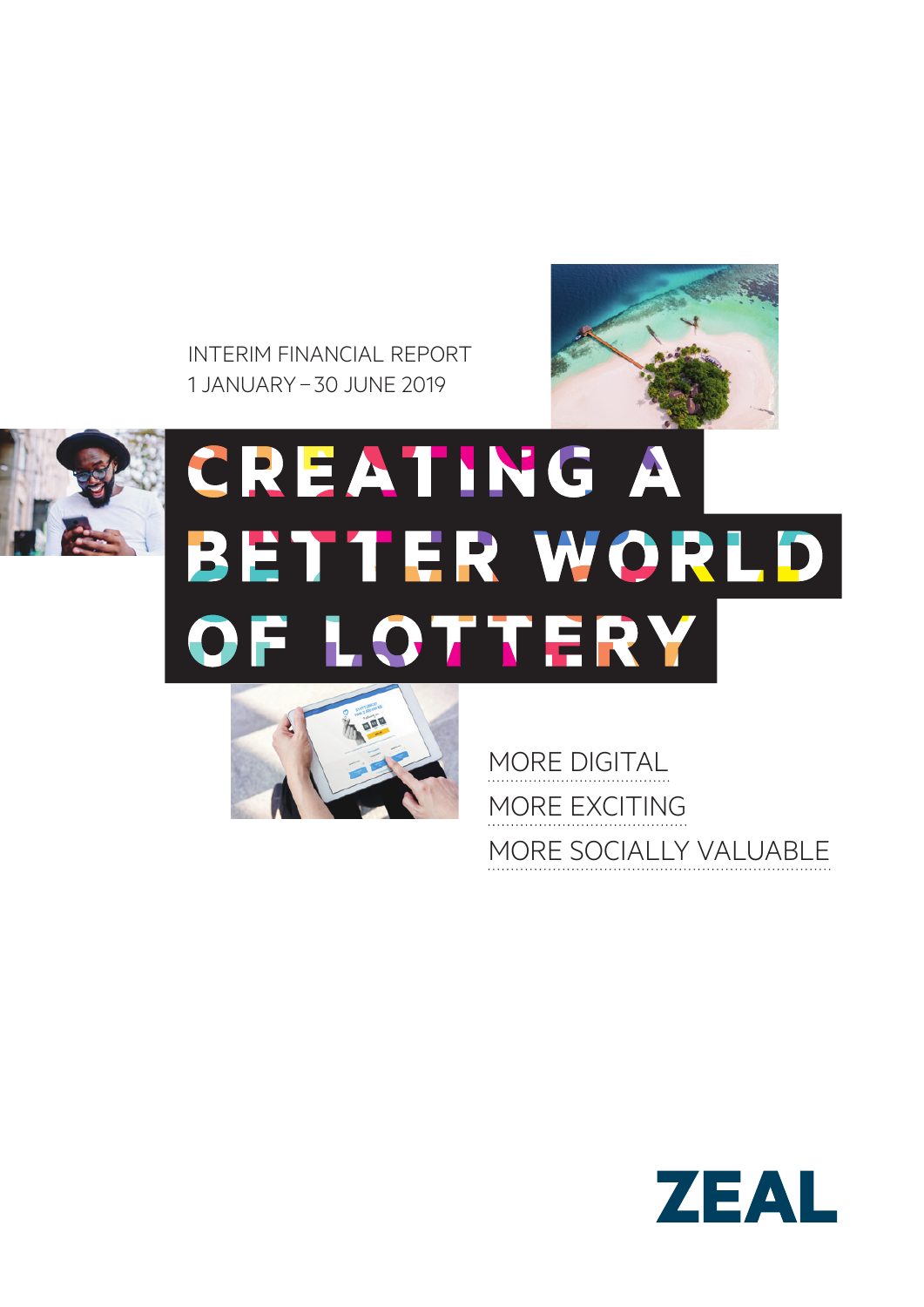

ZEAL Network SE is a London-based company that creates exciting and entertaining online lottery experiences. Founded in Germany in 1999, as Tipp24 SE, the organisation was initially set up as a lottery broker. In 2005, it was floated on the Frankfurt stock exchange and became one of the most successful initial public offerings (IPOs) in Germany at the time.

In 2009, the company changed its focus, from lottery brokerage to lottery betting. In November 2014, it was renamed as ZEAL Network SE.

In May 2019, ZEAL completed the acquisition of Lotto24 AG – Germany's leading digital lottery broker.

**CONTENTS** 

- **02** H 1 2019 at a glance
- **04** Business Review
- **06** Financial Review
- **10** Interim Consolidated Financial Statements
- **17** Selected Explanatory Notes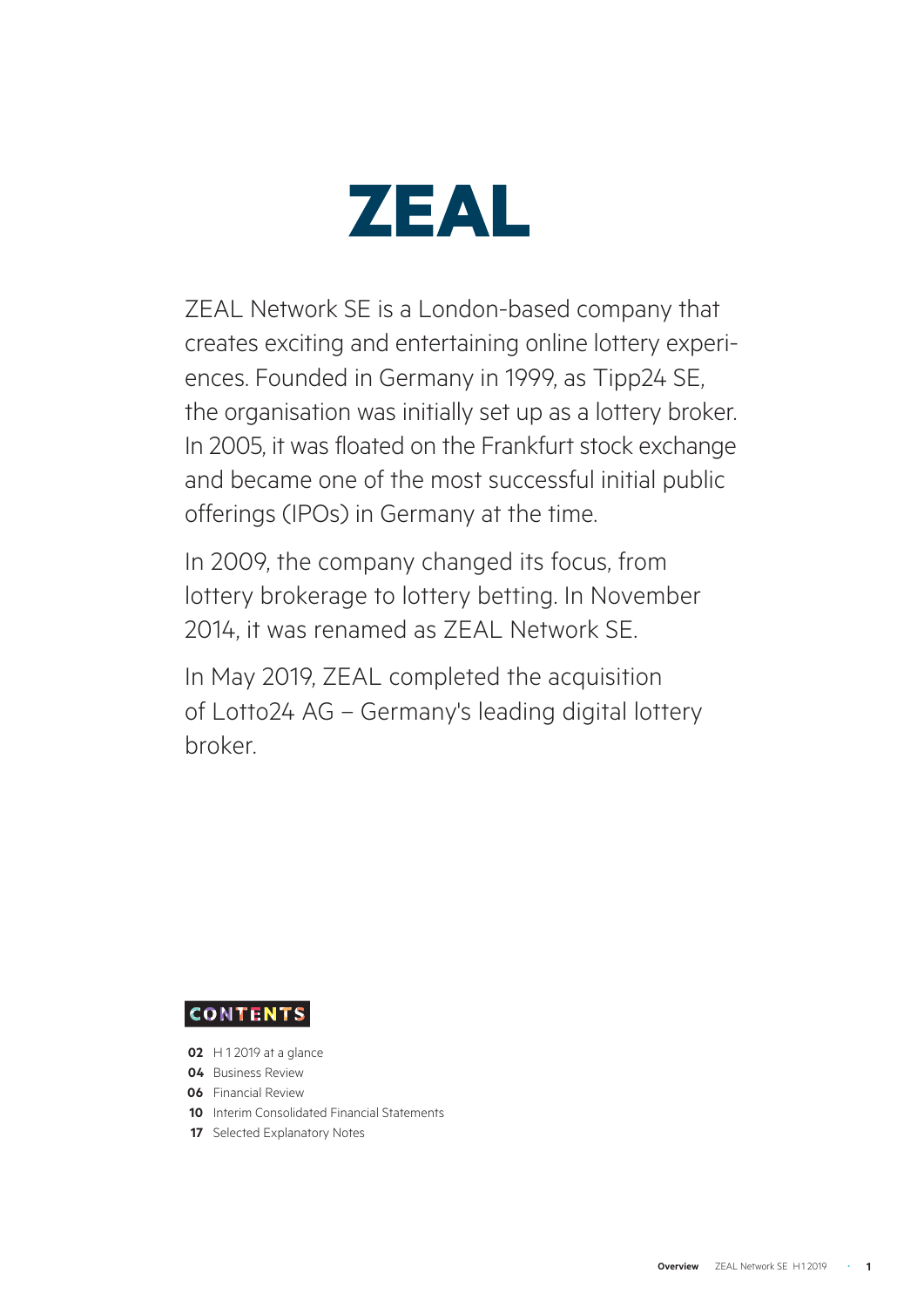# H1 2019 AT A GLANCE

€179.4m BILLINGS (H1 2018: €141.9M)

€79.3m TOTAL OPERATING **PERFORMANCE** (H1 2018: €74.9M)

€1.21 EARNINGS PER SHARE (H1 2018: €1.32<sup>1</sup>)

€163.2m STAKES (H1 2018: €123.7M)

€31.2m EBITDA (H1 2018: €17.0M)

€77.5m **REVENUE** (H1 2018: €73.0M)

€110.5m NET CASH (H1 2018: €89.7M)

€60.46 AVERAGE BILLINGS PER USER (H1 2018: €55.62)

370.0k MONTHLY ACTIVE USERS (H1 2018: 401.2K)

<sup>1</sup> EPS has been restated as a result of the restatement of the loss on financial assets from other comprehensive income to results from financing and investing activities. Further details can be found on page 18. In line with the requirements of IFRS, the 2018 EPS has also been restated for the *impact of the purchase of treasury shares by the Group in July 2018.*

*Definitions of the financial measurements disclosed above can be found on page 23 of the 2018 Annual Report. With the exception of net cash and*  EBITDA, there has been no change in definitions since the issue of the 2018 Annual Report on 20 March 2019. The definition of net cash has been<br>updated to exclude current provisions and current lease liabilities from the n *with a better understanding of the cash available to the Group. EBITDA has replaced adjusted EBIT and is earnings before interest, tax, depreciation, amortisation and exceptional items. An explanation of the change in statutory measure can be found on page 8.*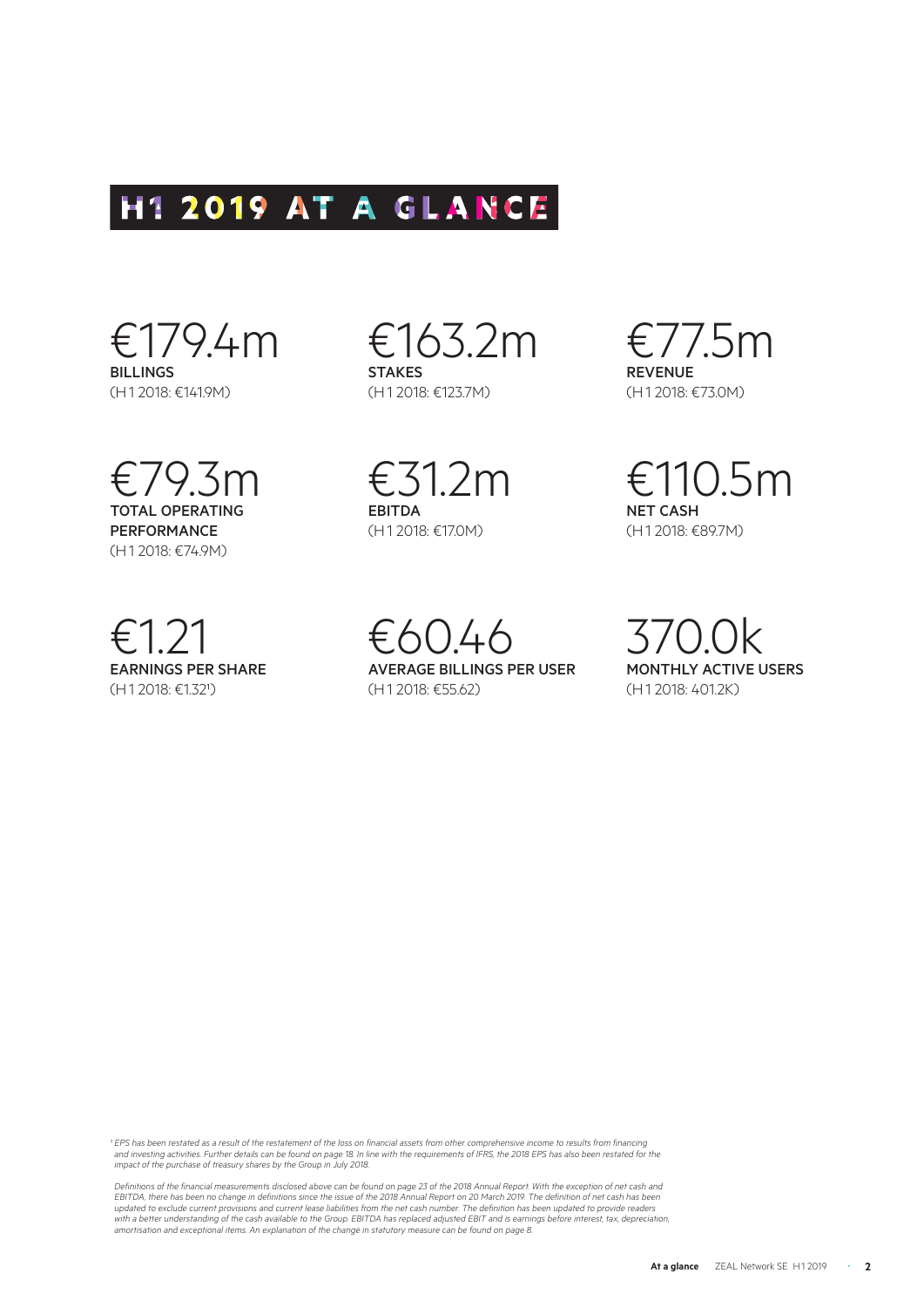

#### **STATUTORY REVENUE** in �m



**STATUTORY TOTAL OPERATING PERFORMANCE** in €m



**STATUTORY EBIT** in €m



2018 **2019** 

**NET PROFIT** in €m

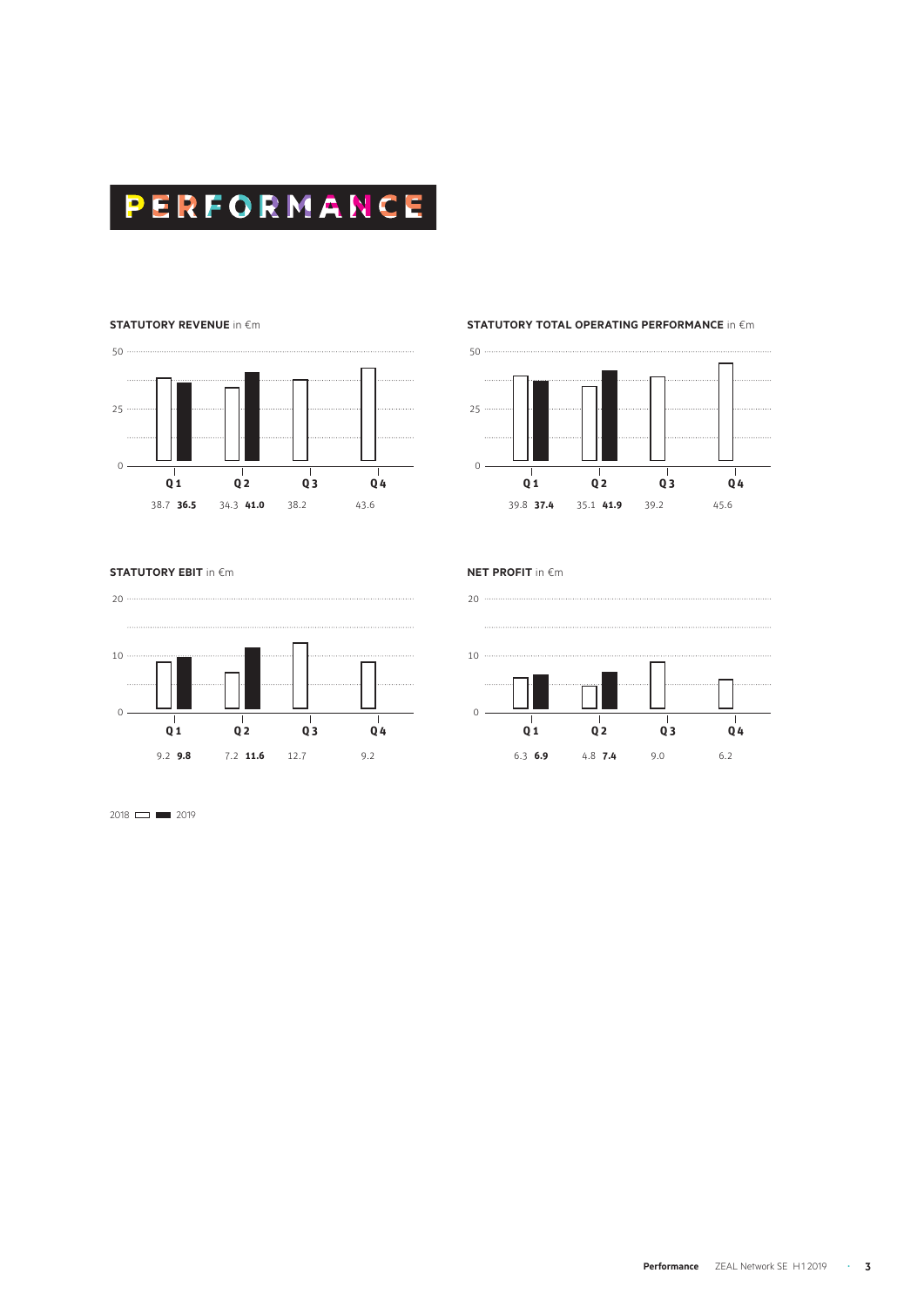## BUSINESS REVIEW

In the first half of 2019, ZEAL Network SE ('ZEAL') successfully completed the acquisition of Lotto24 AG ('Lotto24'), establishing the ZEAL Group as Germany's leading online provider of statelicensed lotteries. As a result, Lotto24's results from the date of acquisition of 14 May 2019 have been included in this half-yearly financial report.

ZEAL produced a strong EBIT performance in the first half, boosted by significant cost savings which we started to achieve even before the Lotto24 acquisition had been completed.

#### We delivered:

- Billings of €179.4m; up 26% year-on-year (2018: €141.9m); up 2%<sup>1</sup> on a like-for-like basis
- Total Operating Performance ('TOP') of €79.3m; up 6% yearon-year (2018: €74.9m); up 2% on a like-for-like basis
- EBITDA² of €31.2m; up 84% year-on-year (2018: €17.0m); up 79% on a like-for-like basis
- Statutory EBIT of €21.3m; up 30% year-on-year (2018: €16.4m); up 78% on a like-for-like basis
- Net cash of €110.5m; up 23% year-on-year (2018: €89.7m)

Our focus on effective marketing saw us deliver 377k (336k on a like-for-like basis) new registered customers for the Group and its partners. Average billings per user (ABPU) in the lottery betting segment increased to €60.46 (2018: €55.62)

The increases in Billings and TOP were mainly driven by the inclusion of Lotto24 since its acquisition. However, the growth was partly offset by reductions following the closure of Lotto Network Limited and the Ventura24 S.L.U. consumer facing brokerage business in November and December 2018, respectively.

Cost reduction activities in advance of the integration with Lotto24, combined with the revenue increase, have led to a pleasing increase in both EBITDA and Statutory EBIT.

We have reduced our cost base excluding exchange rate differences, depreciation, amortisation and exceptional items by €10.5m, even after absorbing Lotto24 costs of €3.9m since 14 May. This is comprised of a €4.1m reduction in personnel expenses and a €6.4m reduction in other operating expenses such as hedging and legal and regulatory. As explained in the 'Synergies' section below, we expect to further implement synergies and reduce our costs before exceptional items as we transform our business.

#### *¹ Like-for-like movements exclude the 2019 results of Lotto24 and the 2018 results of Lotto Network Limited and the consumer facing business of Ventura24 in order to provide suitable comparative information.*

## **LOTTO24 ACQUISITION**

We are on track to achieve the reunification with Lotto24 and the transformation of our core German business to digital lottery brokerage. We are convinced that reuniting with Lotto24 and transforming ZEAL's core business to online brokerage offers the best path to sustainable future growth and will create significant value for shareholders, customers, the Federal States of Germany and their lottery beneficiaries.

The case for value generation is particularly strong in the light of the lack of liberalisation of the regulatory environment in Germany. Indeed, a publication by the Lower Saxony Ministry of the Interior and Sport in June 2019 prohibited a large international payment service provider from participating in payment transactions in connection with non-regulated gambling in Germany. The Ministry corresponded with a series of companies involved in such payment transactions and the majority of them have now stopped processing these payments. Also in June 2019, the Prepaid Verband Deutschland e.V. expressed its support for reducing its members' involvement with the lottery betting ('secondary lottery') sector in Germany.

We continue to plan for the transformation of our core German business to digital lottery brokerage which is planned to take place early in the fourth quarter of this year. As we anticipated, the integration has been aided by the two companies' shared history and culture, proven management teams and similar operational infrastructure. As a result, we are confident that we remain on track to achieve the stated annual run-rate cost synergies of approximately €57m.

#### **COST SYNERGIES**

The €57m run rate cost synergies will be achieved through platform efficiencies and significant reductions in other operational costs.

Around 60% of the savings (as well as the expected dis-synergies) can only take effect when our German business transforms from secondary lottery to digital lottery brokerage. They will be comprised mainly of savings in direct costs of operations, including costs covering the bookmaking risks for Tipp24.com and the reduction of non-deductible VAT within the myLotto24 Sub-Group.

*² EBITDA is earnings before interest, tax, depreciation, amortisation and exceptional items. An explanation of the change in statutory measure can be found on page 8.*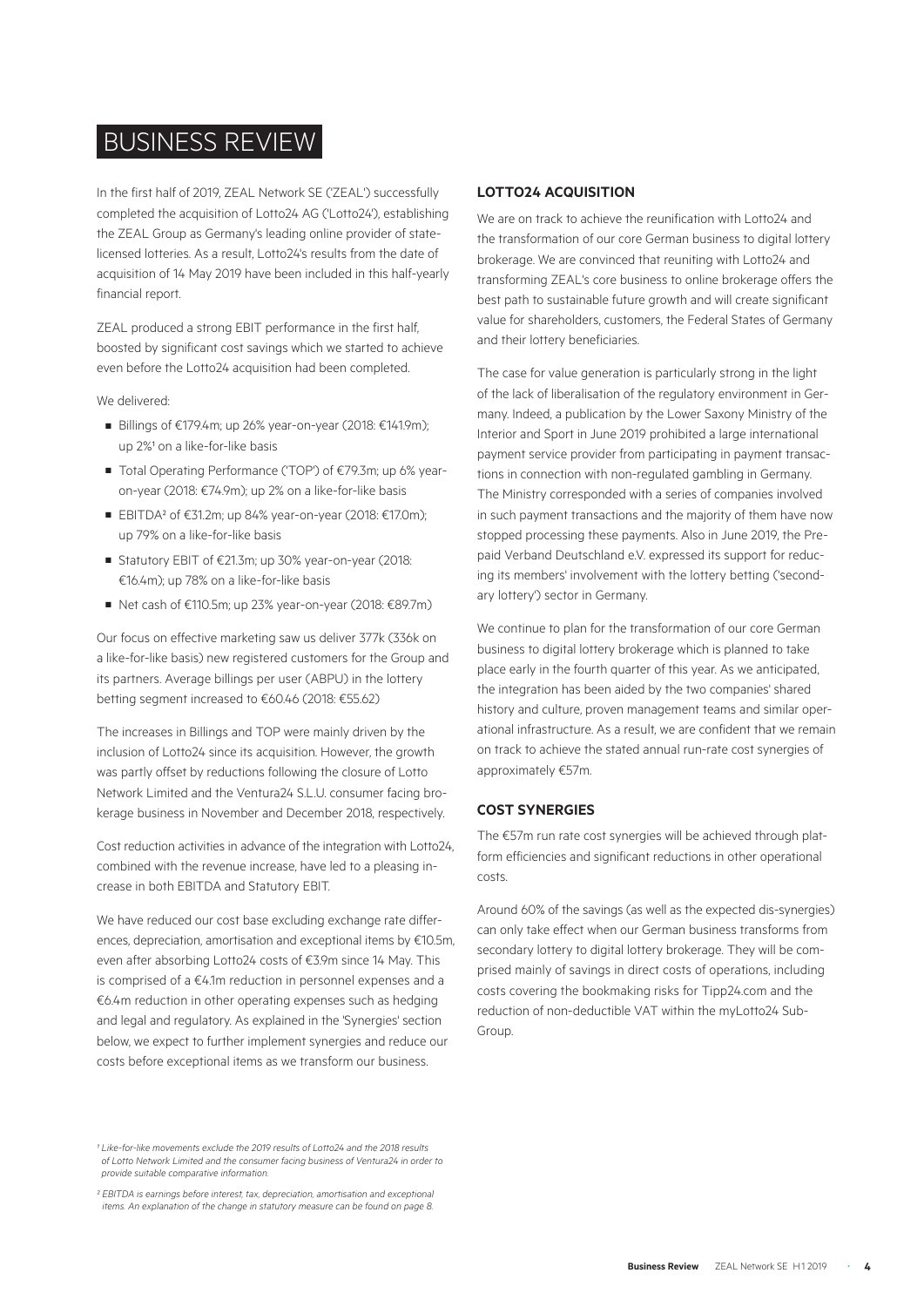The remaining 40% of the cost synergies will be generated by reductions in personnel and other operating expenses.

As we have previously stated, approximately 80% of the total cost synergies will be achieved by the end of the first year following the completion of the transaction (in May 2020). 100% will be achieved by the end of the second year (in May 2021).

The expected total costs of achieving these cost synergies remain in the €15m to €20m range which has previously been communicated. €11.7m has been incurred to date.

## **JACKPOT DEVELOPMENT**

The development of jackpots offered in the Lotto and EuroJackpot products have differed significantly this year to date. The average Lotto jackpot in the first six months was €9.5m (2018: €5.7m), and as a result the billings and revenue from this product have held up well. However, EuroJackpot suffered in comparison with 2018 – in the first six months there was only a single €90m jackpot (2018: eight) and the average jackpot amount reduced to €35.3m (2018: €57.5m).

The average EuroMillions jackpot in the first six months increased slightly to €58.7m (2018: €57.5m). Our focus on EuroMillions is reducing in the lead-up to the integration with Lotto24 because it will not be offered following the transformation of our core German business under the terms of the supplement to Lotto24's existing brokerage permit which was granted in February 2019.

## **OTHER MARKETS**

We remain well positioned for international growth opportunities. Here we have learned from our experiences and improved our international business approach. As part of our activities to internationalise secondary lottery in myLotto24, we are now focused entirely on improving and building the UK business before pursuing further international markets where national licences are available.

ZEAL Ventures continues to pursue its lottery-related start-up investment portfolio. We have now made five start-up investments, which we are closely monitoring and supporting where necessary while continuing to pursue additional investment opportunities. Our objective here is to learn from these companies, generate profits and integrate exciting business ideas into the ZEAL Group.

Finally, the Lottovate team continues to test promising ideas and opportunities to become active in the lottery sector including as an operator ourselves.

#### **OUTLOOK AND DIVIDEND**

As described in our 2018 Annual Report, in view of the special situation created by the Lotto24 transaction and the transformation of our core German business model later in 2019, we were previously unable to provide any financial guidance for this financial year.

In addition to the future jackpot development for major lottery products, the exact timing of the planned business model change – in connection with the takeover of Lotto24 AG in May 2019 – is of decisive importance for the ZEAL Group's forecast. Since the more profitable secondary lottery business will be converted to the brokerage business permitted in Germany from this date, ZEAL expects negative effects on revenue and profitability in the fourth quarter of 2019.

Based on the expectation of a business model change in October 2019, the effects on the customer base that cannot be conclusively assessed from today's perspective and the big price pay-out on 10 August 2019, ZEAL anticipates TOP for the 2019 financial year significantly below the previous year (2018: €160m) and EBITDA between €18m and €21m (2018: €48m).

Our dividend policy for 2019 remains under review.

#### **ONGOING LEGAL AND REGULATORY MATTERS**

The principal legal and regulatory matters affecting the Group are included in the 2018 Annual Report. There have been no material changes to the status of these matters since the date of approval of the 2018 Annual Report.

## **TAX MATTERS AND CONTINGENT LIABILITIES**

There have been no material changes in the status of the tax matters reported in the 2018 Annual Report. The Directors continue to closely monitor any changes in areas where a contingent liability has been previously disclosed. As disclosed on page 117 of the 2018 Annual Report, there is significant uncertainty as to whether VAT is due in respect of certain services provided by the myLotto24 Sub-Group. The potential financial impact at 30 June 2019 is €76.3m (31 December 2018: €64.6m).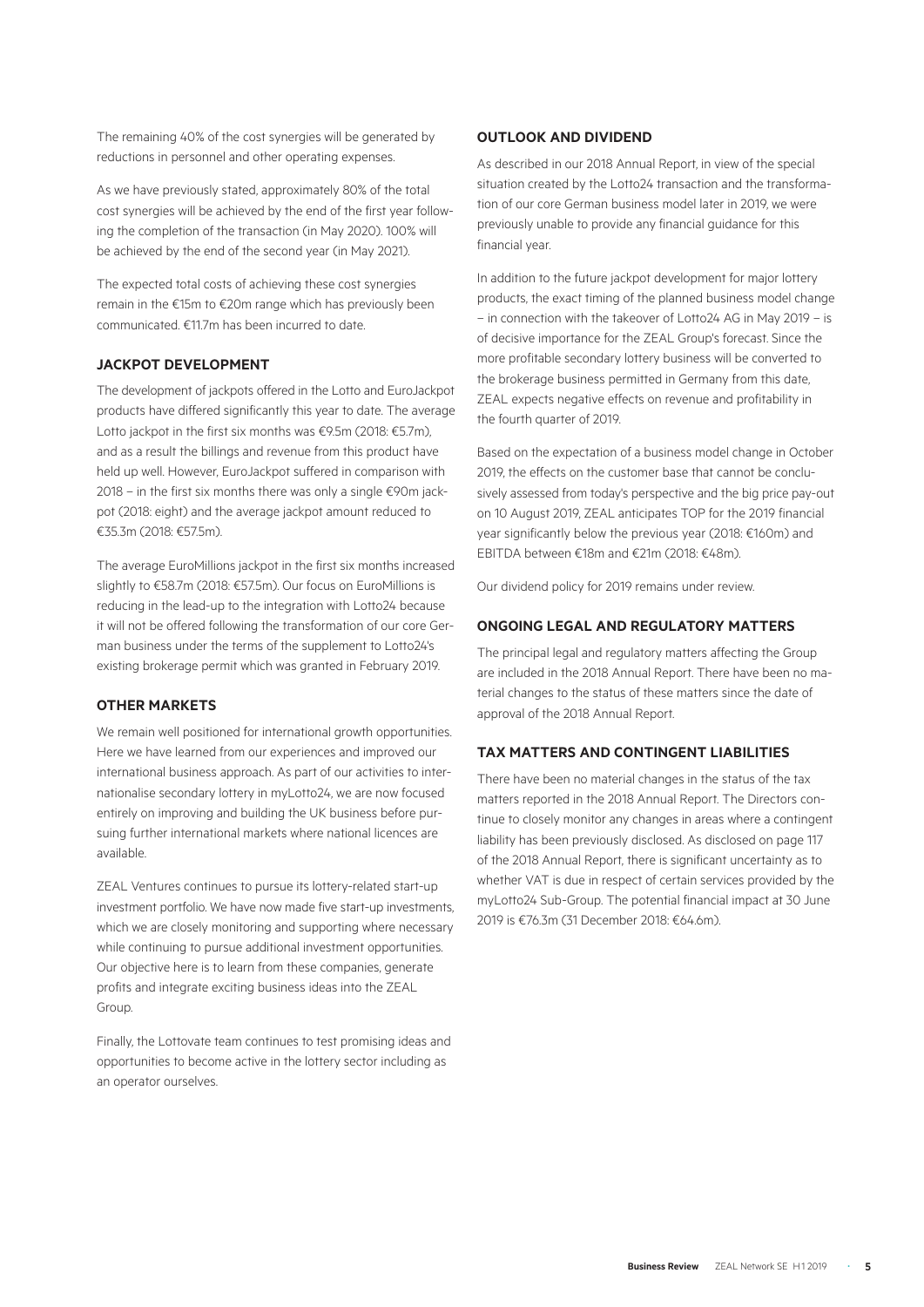# FINANCIAL REVIEW

Summary financial results and key performance indicators:

|                                                    | H <sub>1</sub> 2019 | H1 2018   |
|----------------------------------------------------|---------------------|-----------|
| in $\epsilon$ k                                    |                     |           |
| <b>Summary financial results</b>                   |                     |           |
| Revenue                                            | 77,461              | 72,973    |
| <b>Total Operating Performance (TOP)</b>           | 79,273              | 74,946    |
| Personnel expenses                                 | (11, 172)           | (15, 246) |
| Other operating expenses                           | (36, 834)           | (43, 282) |
| Marketing expenses                                 | (11, 037)           | (9, 753)  |
| Direct costs of operations                         | (17,741)            | (22, 331) |
| Other costs of operations                          | (8,056)             | (11, 198) |
| <b>EBITDA</b>                                      | 31,204              | 16,972    |
| Exceptional items                                  | (7, 357)            |           |
| Amortisation and depreciation                      | (2,500)             | (596)     |
| <b>EBIT</b>                                        | 21,347              | 16,376    |
| <b>Key Performance Indicators</b>                  |                     |           |
| Billings                                           | 179,391             | 141,879   |
| <b>Stakes</b>                                      | 163,194             | 123,651   |
| Normalised revenue                                 | 74,369              | 77,825    |
| Normalised EBITDA                                  | 28,124              | 21,898    |
| Earnings per share $(\epsilon)$ <sup>1</sup>       | 1.21                | 1.32      |
| Net cash position                                  | 110,455             | 89,722    |
| Cash inflow from operating activities <sup>2</sup> | 11,860              | 12,592    |
| Cash inflow from/(used in) investing activities    | 5,781               | (574)     |
| Cash used in financing activities                  | (2,004)             |           |

<sup>1</sup> EPS has been restated as a result of the restatement of the loss on financial assets from other comprehensive income

*to results from financing and investing activities. Further details can be found on page 18. In line with the requirements* 

*of IFRS, the 2018 EPS has also been restated for the impact of the purchase of treasury shares by the Group in July 2018.*

*² The 2018 comparative has been restated. Further details can be found on page 18.* 

Following the acquisition of Lotto24 AG ('Lotto24') on 14 May 2019, the summary financial results for H1 2019 include both the trading results of Lotto24 from the date of acquisition and the trading results of the pre-existing ZEAL Group for the full period.

## REVENUE AND TOTAL OPERATING PERFORMANCE

Revenue for the six-month period ended 30 June 2019 increased by €4,488k to €77,461k (2018: €72,973k) and TOP increased by €4,327k to €79,273k (2018: €74,946k).

The increase is primarily driven by the €4,769k of revenue contributed by Lotto24 since the acquisition and growth in revenue from Instant Win Games. This was offset by a €1,685k reduction in revenue, following the closure of Lotto Network and the Ventura24 S.L.U consumer facing brokerage business ('V24 B2C') in November and December 2018 respectively.

Fluctuations in revenue and other operating income are expected based on the timing of jackpot wins.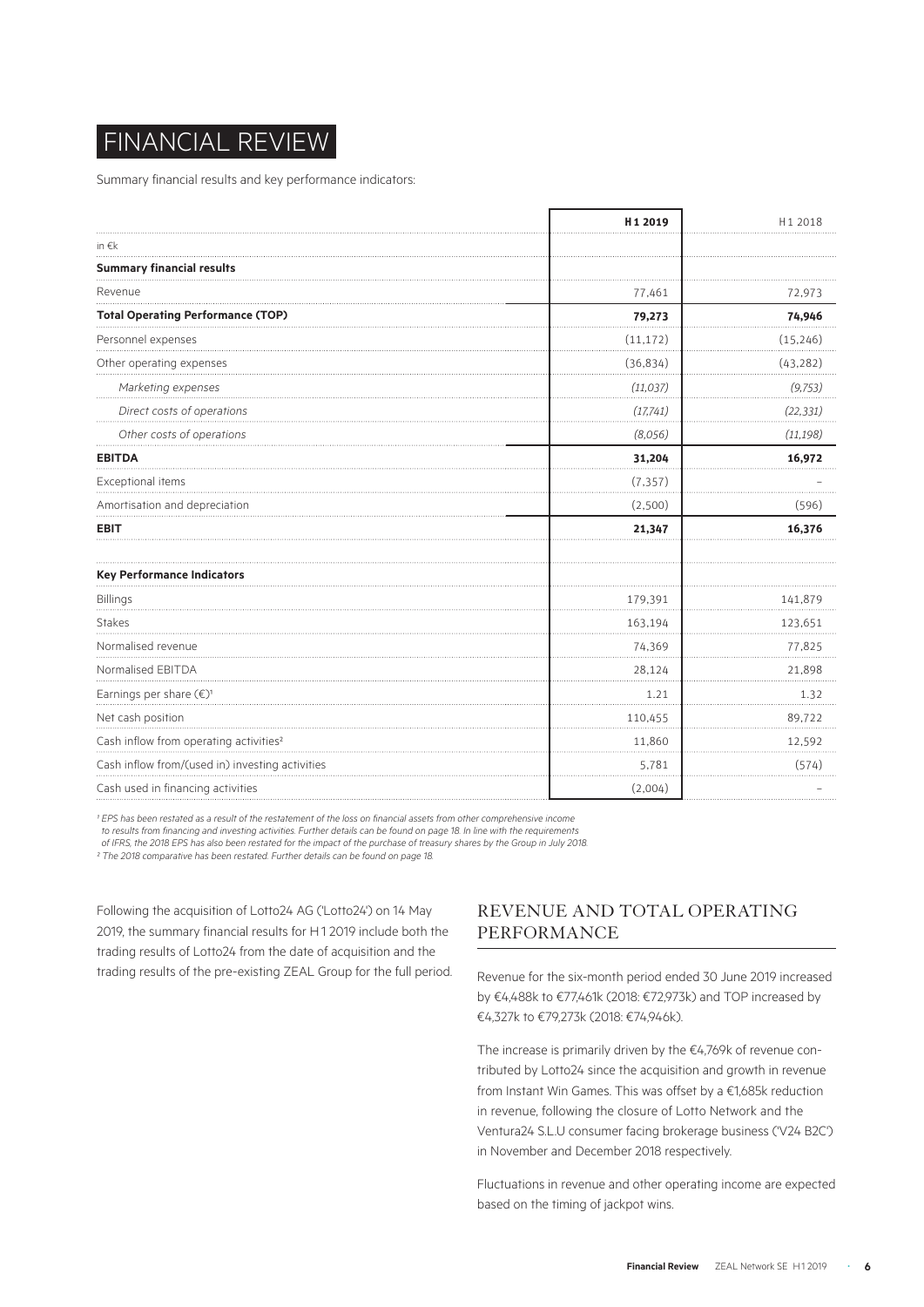## PERSONNEL EXPENSES

Personnel expenses for the six-month period ended 30 June 2019 decreased by €4,074k to €11,172k (2018: €15,246k). The decrease in personnel costs is in line with the fall in the average number of full time equivalent (FTE) employees in the ZEAL Group (excluding Lotto24) from 274 to 179. It is consistent with the Group's announced plan to drive synergies following the acquisition of Lotto24. Lotto24's personnel expense from the date of acquisition to 30 June 2019 were €1,013k.

## OTHER OPERATING EXPENSES

Other operating expenses for the six-month period ended 30 June 2019 decreased by €6,448k to €36,834k (2018: €43,282k). The most significant contributory factors were:

- an increase in marketing expenses of €1,284k. The increased investment in marketing is driven by the €1,712k of marketing costs incurred by Lotto24 since acquisition. This is offset by a €363k reduction in costs following the closure of Lotto Network and the V24 B2C business.
- a decrease in direct costs of operations of €4,590k, which is mainly due to a €3,776k decrease in hedging costs (driven by a fall in physical hedging costs on US products) and a €1,169k decrease in non-deductible VAT expense. This was offset by €376k of costs incurred by Lotto24 since acquisition.
- a decrease in other costs of operations of €3,142k, which is mainly driven by a  $£1,591k$  decrease in legal and advisory costs, a €570k reduction in outsourced costs, a €679k reduction in rental costs following the adoption of IFRS 16, a €499k decrease in freelancer and recruiting costs, and a €202k reduction in travel costs. This was offset by €758k of costs incurred by Lotto24 since acquisition. The remaining movement is due to various immaterial movements in other line items.

## EXCEPTIONAL ITEMS

Exceptional items for the six-month period ended 30 June 2019 were €7,357k (2018: nil). Exceptional items primarily relate to the acquisition of Lotto24 (€1,950k) and the activities underway to restructure the Group and prepared for the business model change (€5,907k). This was offset by the release of €500k of costs in relation to the closure of Ventura24 S.L.U. which were provided for at 31 December 2018 but no longer required.

## AMORTISATION AND DEPRECIATION

Amortisation and depreciation for the six-month period ended 30 June 2019 increased by €1,904k to €2,500k (2018: €596k). This was primarily driven by the recognition of intangibles following the acquisition of Lotto24, resulting in additional amortisation of €1,028k. In addition the adoption of IFRS 16 increased the charge by €792k.

## BILLINGS AND STAKES

Billings for the six-month period ended 30 June 2019 increased by €37,512k to €179,391k (2018: €141,879k). Stakes for the sixmonth period ended 30 June 2019 increased by €39,543k to €163,194k (2018: €123,651k). The acquisition of Lotto24 contributed €41,322k and €38,500k to the increase in billings and stakes, respectively. This was offset by the fall in billings and stakes following the closure of Lotto Network and the V24 B2C business.

## NORMALISATION OF RESULTS

The underlying statistical average pay-out ratios for ongoing lottery draws is approximately 50% in respect of our main products (the expected pay-out ratio for lottery betting is the same as for the primary lotteries). However, we experience differences between the expected pay-out ratio and actual pay-outs made, and the difference is referred to as 'normalisation'. In order to aid understanding of our financial results, we disclose the effect of these differences between the expected and actual pay-out ratio by presenting 'normalised' revenue and EBITDA.

Total pay-outs for secondary lotteries in the first half of 2019 were €3,092k below the expected pay-out value (2018: €4,852k above). This combined with the €12k impact (2018: €74k) from the normalisation of hedging income, resulted in a difference between actual and expected EBITDA of €3,080k (2018: €4,926k above).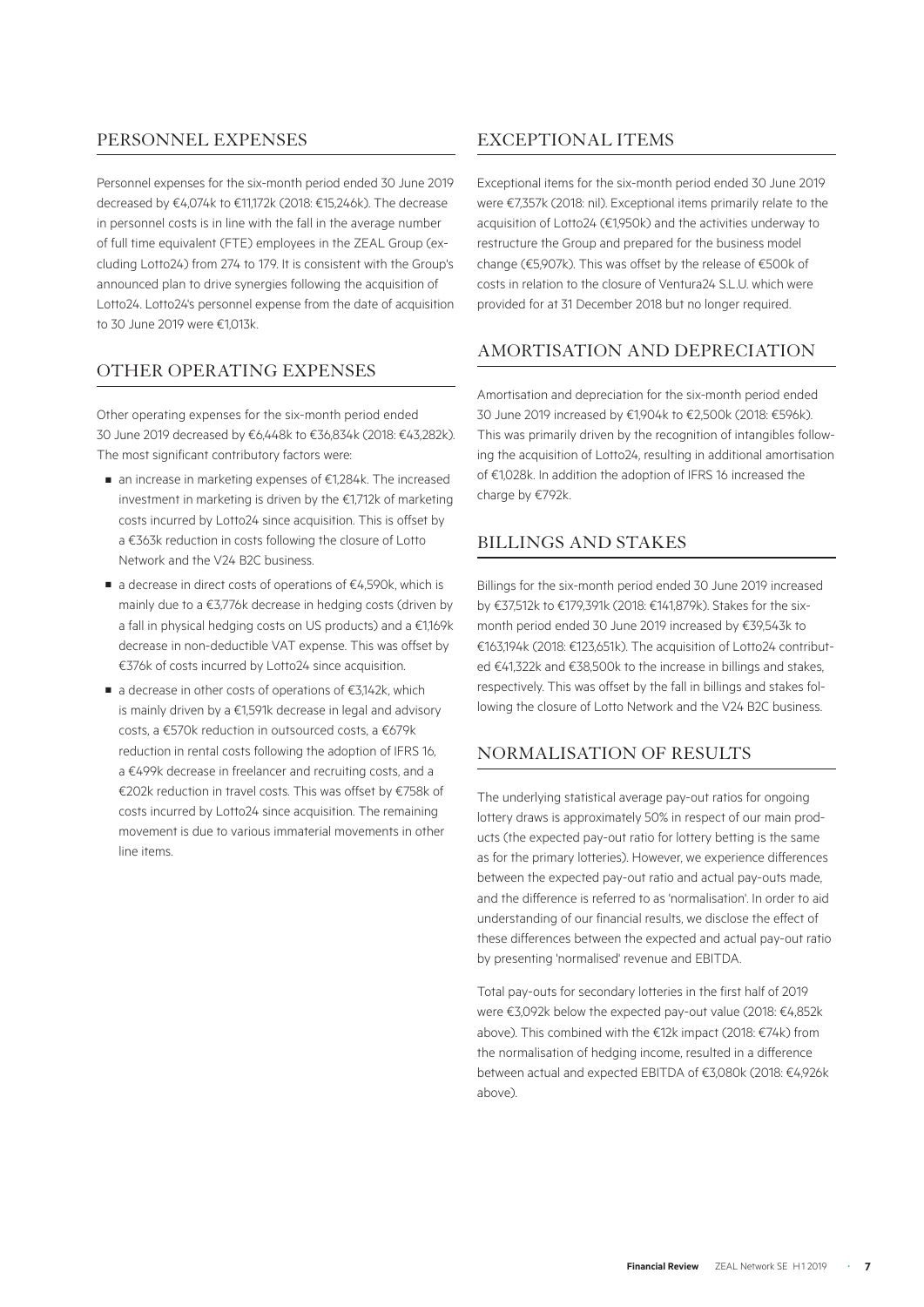In the prior period, the deviation between actual and expected revenue and EBITDA was primarily due to an exceptional prize pay-out in March 2018 of €8,299k.

#### **Revenue**

|                                      | H <sub>12019</sub> | H <sub>1</sub> 2018 |
|--------------------------------------|--------------------|---------------------|
| in $\epsilon$ k                      |                    |                     |
| Actual                               | 77,461             | 72,973              |
| Expected <sup>1</sup>                | 74,369             | 77,825              |
| Normalisation<br>effect <sup>2</sup> | 3,092              | (4, 852)            |

**EBITDA**

|                                      | H <sub>12019</sub> | H1 2018 |
|--------------------------------------|--------------------|---------|
| in $\epsilon$ k                      |                    |         |
| Actual                               | 31,204             | 16,972  |
| Expected <sup>1</sup>                | 28,124             | 21,898  |
| Normalisation<br>effect <sup>2</sup> | 3,080              | (4,926) |

*¹ Actuals adjusted for expected pay-outs*

*² In H1 2018 the Group presented EBIT adjusted for normalisation effect. In Q4 2018 the Group updated its alternative performance measure to present 'adjusted EBIT' adjusted for normalisation effects where 'adjusted EBIT' excludes exceptional items which could distort the readers' understanding of the financial statements. In H1 2019 following the acquisition of Lotto24 and the recognition of significant intangible assets, the Group further updated its alternative performance measure to present EBITDA. This excludes amortisation and depreciation charges (in addition to exceptional items) and provides reader with a more appropriate measure of the performance of the underlying business. We believe this alternative performance measure is useful to enable a readers to compare underlying performance excluding the impact of irregular items and variances in pay-out ratios.*

## EARNINGS PER SHARE (EPS)

The EPS from continuing operations in the first six months of 2019 decreased compared to the same period in the previous year from €1.32 to € 1.21 due to the issuance of 14,010,982 new shares as part of the acquisition of Lotto24. This was offset by the increase in profit after tax. The 2018 EPS has been restated as a result of the restatement of the loss on financial assets from other comprehensive income to results from financing and investing activities. In line with the requirements of IFRS, the 2018 EPS has also been restated for the impact of the purchase of treasury shares by the Group in July 2018.

## OUTLOOK AND DIVIDEND

As described in our 2018 Annual Report, in view of the special situation created by the Lotto24 transaction and the transformation of our core German business model later in 2019, we were previously unable to provide any financial guidance for this financial year.

In addition to the future jackpot development for major lottery products, the exact timing of the planned business model change – in connection with the takeover of Lotto24 AG in May 2019 – is of decisive importance for the ZEAL Group's forecast. Since the more profitable secondary lottery business will be converted to the brokerage business permitted in Germany from this date, ZEAL expects negative effects on revenue and profitability in the fourth quarter of 2019.

Based on the expectation of a business model change in October 2019, the effects on the customer base that cannot be conclusively assessed from today's perspective and the big price pay-out on 10 August 2019, ZEAL anticipates TOP for the 2019 financial year significantly below the previous year (2018: €160m) and EBITDA between €18m and €21m (2018: €48m).

Our dividend policy for 2019 remains under review.

## NET CASH POSITION

Net Cash as at 30 June 2019 increased by €20,733k to €110,455k (2018: €89,722k). The increase in net cash is due to a €32,326k increase in cash (excluding pledged cash), offset primarily by a €2,028k increase in short-term lease liabilities and a €11,882k increase in amounts payable to customers and lottery brokers.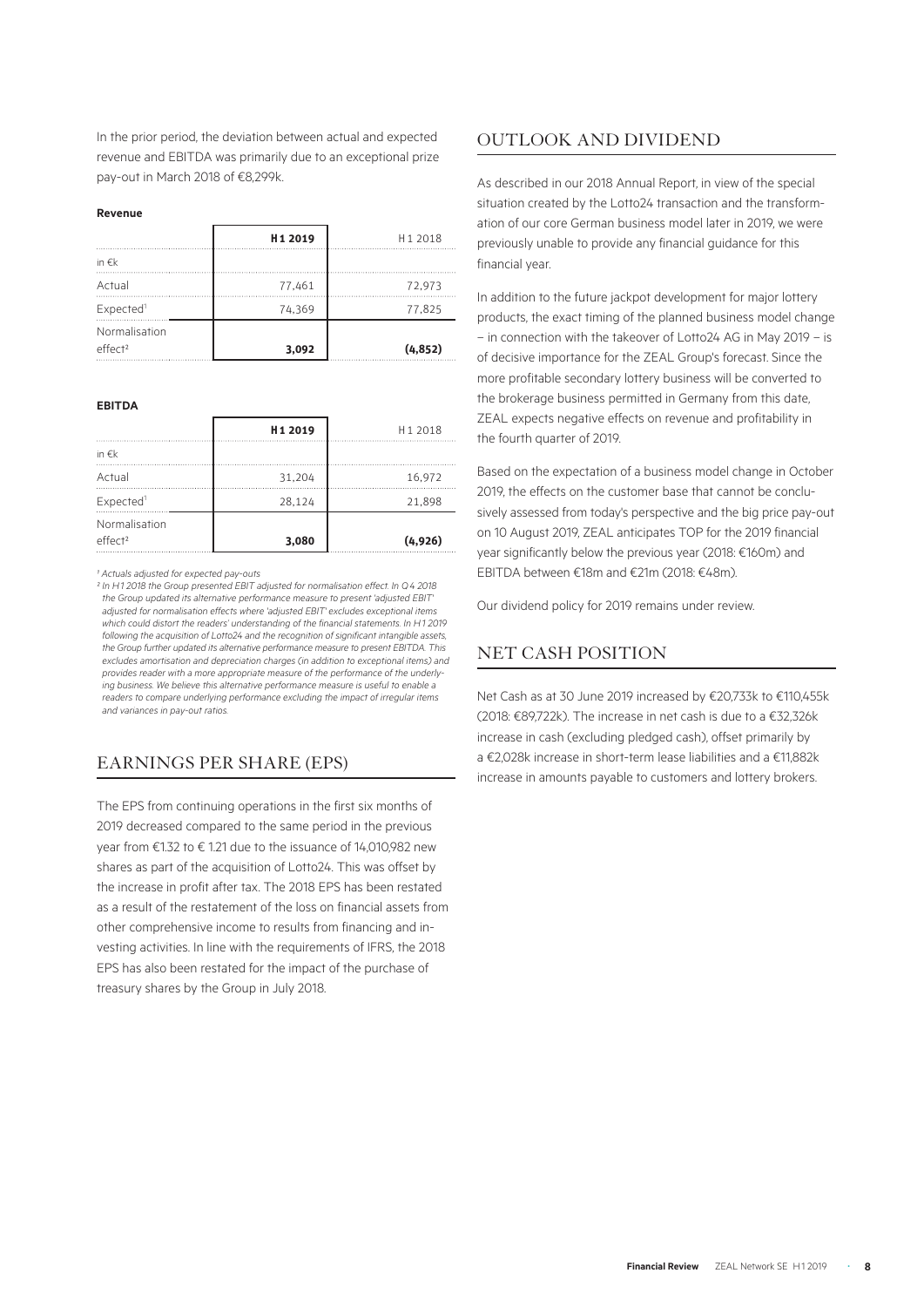## CASH FLOW

|                                                                                        | H <sub>1</sub> 2019 | H <sub>1</sub> 2018 |  |
|----------------------------------------------------------------------------------------|---------------------|---------------------|--|
| in $\epsilon$ k                                                                        |                     | Restated            |  |
| Cash inflow from operating activities                                                  | 11.860              | 12.592              |  |
| Cash from/(used) in investing activities                                               | 5.781               |                     |  |
| Cash used in financing activities                                                      | (2.004)             |                     |  |
| Changes in cash and pledged cash and financial assets                                  | 15.637              |                     |  |
| Cash and pledged cash and financial assets at the beginning of the period <sup>2</sup> | 145.887             | 112 375             |  |
| Cash and pledged cash and financial assets at the end of the period <sup>2</sup>       | 161.524             |                     |  |

<sup>1</sup> The comparative information has been restated. Further details can be found on page 18

*² In line with IFRS, for the purpose of the statement of cash flows, financial assets exclude €2,916k* 

*(2018: €6,586k) invested in equity funds at the end of the period. The 2018 comparative excludes €6,800k* 

*(2019: nil) invested in equity funds at the beginning of the period.* 

Cash inflow from operating activities in the first six months of 2019 decreased by €732k to €11,860k (2018: Restated €12,592k). The difference relates to the increase in profit before tax of €5,344k, offset by a €4,789k increase in tax paid and some negative working capital movements.

In the first six months of 2019, investing activities resulted in cash inflows of €5,781k (2018: €574k outflow). This was primarily driven by the €9,348k of cash included in the acquired balance sheet of Lotto24, which was offset by €2,975k paid to acquire investments in equity funds, €350k paid to acquire a further 15% investment in Wshful, a €112k additional investment in Omaze Inc, a €58k investment in Furlong Gaming Ltd and €72k paid to acquire intangible and tangible assets.

Cash used in financing activities for the six months ended 30 June 2019 was €2,004k (2018: nil). Since the adoption of IFRS 16 payments for leases previously classified as operating leases and presented within operating cash flows in 2018 are now presented within financing cash flows. €650k has been paid in connection to the issue of shares associated with the acquisition of Lotto24.

As of 30 June 2019, ZEAL had cash and pledged cash and short-term deposits of €161,524k (2018: Restated €124,393k). This includes funds that ensure that myLotto24 Limited is sufficiently well financed to pay jackpot winnings as they fall due.

## OTHER INFORMATION

Information about our risk management approach and our business risks and opportunities are detailed on pages 26–32 of our 2018 Annual Report.

## SUBSEQUENT EVENTS

In August 2019, the Group had a €26.3m class 1 winner. Changes to the guidance on TOP and EBITDA published within this document have been updated to reflect this.

There were no other significant events after the statement of financial position date that require separate disclosure.

## GOING CONCERN

The Directors formed a judgement at the time of approving the interim financial statements that there is a reasonable expectation that ZEAL has adequate resources to continue for the foreseeable future. The Group held €164,440k in cash, pledged cash and financial assets at the period end (31 December 2018: €145,887k). For this reason, the Directors have adopted the going concern basis in preparing the interim consolidated financial statements.

## RESPONSIBILITY STATEMENT

To the best of our knowledge, and in accordance with the applicable reporting principles for interim financial reporting, the interim consolidated financial statements give a true and fair view of the assets, liabilities, financial position and profit of the Group. The interim management report of the Group includes a fair review of the development and performance of the business and the position of the Group, as well as a fair review of information on material transactions with related parties and changes since the last Annual Report.

14 August 2019

Dr. Helmut Becker Jonas Mattsson CEO CFO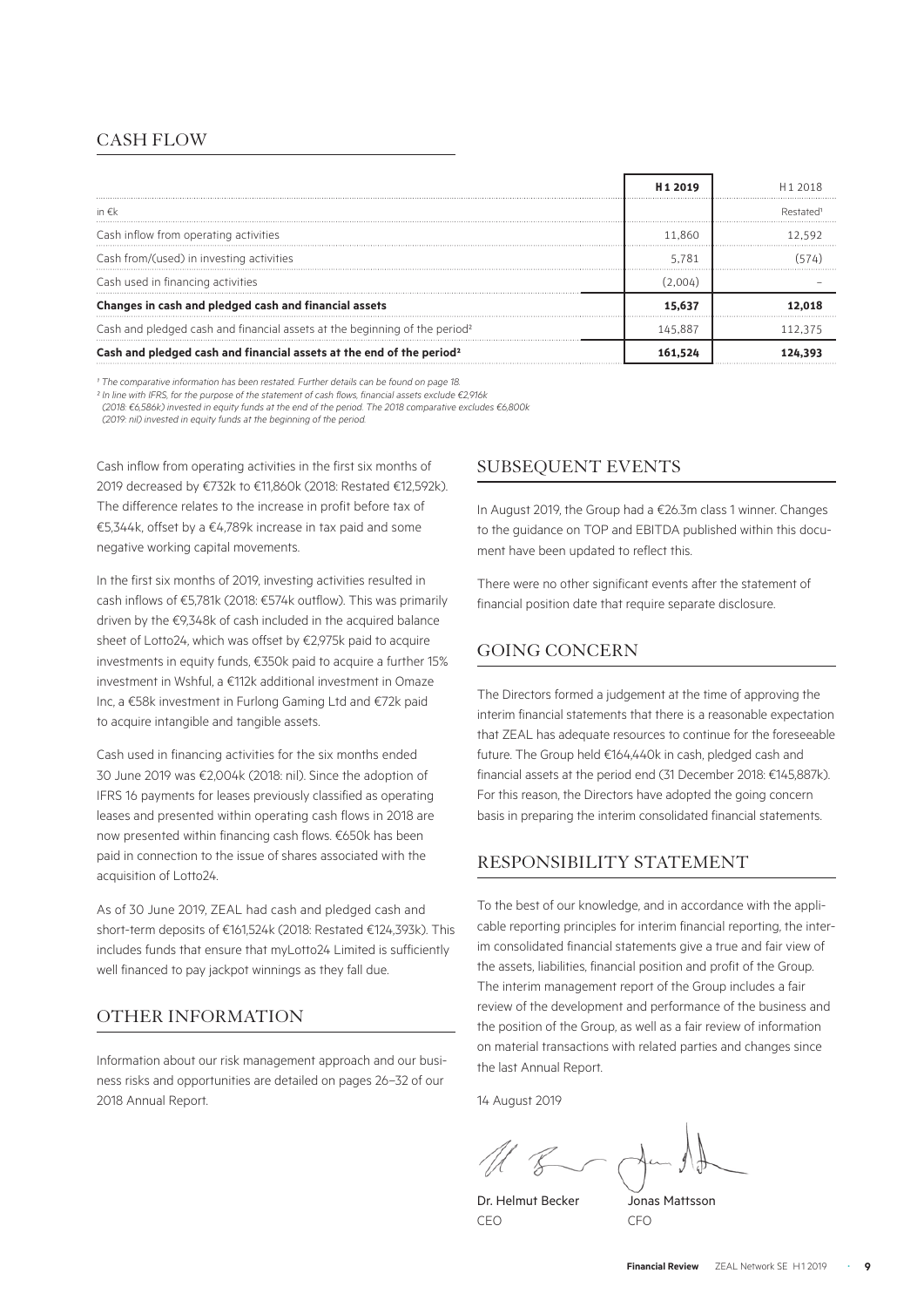# INTERIM CONSOLIDATED FINANCIAL STATEMENTS

## **INTERIM CONSOLIDATED INCOME STATEMENT (UNAUDITED) FOR THE SIX MONTHS ENDED 30 JUNE 2019**

|                                                                                                     |                | H <sub>1</sub> 2019 | H1 2018   | Q <sub>2</sub> 2019 | Q2 2018   |
|-----------------------------------------------------------------------------------------------------|----------------|---------------------|-----------|---------------------|-----------|
| in $\epsilon$ k                                                                                     | Note           |                     | Restated  |                     | Restated  |
| Revenue                                                                                             | $\overline{2}$ | 77,461              | 72,973    | 40,999              | 34,273    |
| Other operating income                                                                              | $\overline{2}$ | 1,812               | 1,973     | 901                 | 843       |
| <b>Total Operating Performance (TOP)</b>                                                            |                | 79,273              | 74,946    | 41,900              | 35,116    |
| Personnel expenses                                                                                  |                | (11, 172)           | (15, 246) | (5,664)             | (7, 505)  |
| Other operating expenses                                                                            |                | (36, 834)           | (43, 282) | (17, 323)           | (20, 801) |
| Marketing expenses                                                                                  |                | (11,037)            | (9,753)   | (5,880)             | (5,084)   |
| Direct costs of operations                                                                          |                | (17,741)            | (22, 331) | (7,093)             | (10, 730) |
| Other costs of operations                                                                           |                | (8,056)             | (11, 198) | (4,350)             | (4,987)   |
| Exchange rate differences                                                                           |                | (63)                | 554       | 90                  | 704       |
| <b>Result from operating activities before</b><br>depreciation, amortisation, and exceptional items |                |                     |           |                     |           |
| (EBITDA)                                                                                            |                | 31,204              | 16,972    | 19,003              | 7,514     |
| Depreciation and amortisation of non-current assets                                                 |                | (1,708)             | (596)     | (1,439)             | (297)     |
| Depreciation of right of use assets                                                                 |                | (792)               |           | (428)               |           |
| Exceptional items                                                                                   |                | (7, 357)            |           | (5, 565)            |           |
| <b>Result from operating activities (EBIT)</b>                                                      |                | 21,347              | 16,376    | 11,571              | 7,217     |
| Finance income                                                                                      |                | 119                 | 160       | 89                  | 140       |
| Finance costs                                                                                       |                | (310)               | (116)     | (168)               | (32)      |
| Gain/(loss) on financial assets                                                                     |                | 245                 | (377)     | 72                  | (290)     |
| Results from financing and investing activities                                                     |                | 54                  | (333)     | (7)                 | (182)     |
| Share of loss of an associate                                                                       | 4              | (14)                |           | (14)                |           |
| Profit before income tax                                                                            |                | 21,387              | 16,043    | 11,550              | 7,035     |
| Income tax expense                                                                                  | 5              | (7,067)             | (4,927)   | (4, 116)            | (2,200)   |
| Profit attributable to the equity shareholders<br>of the Company                                    |                | 14,320              | 11,116    | 7,434               | 4,835     |
|                                                                                                     |                |                     |           |                     |           |
| Attributable to:                                                                                    |                |                     |           |                     |           |
| Equity shareholders of the Company                                                                  |                | 14,296              | 11,116    | 7,410               | 4,835     |
| Non-controlling interest                                                                            | 6              | 24                  |           | 24                  |           |
| Earnings per share for profit/attributable<br>to ordinary equity shareholders of the Company        |                | €                   | €         | €                   | €.        |
| Basic and diluted earnings per share                                                                |                | 1.21                | 1.32      | 0.46                | 0.57      |
|                                                                                                     |                |                     |           |                     |           |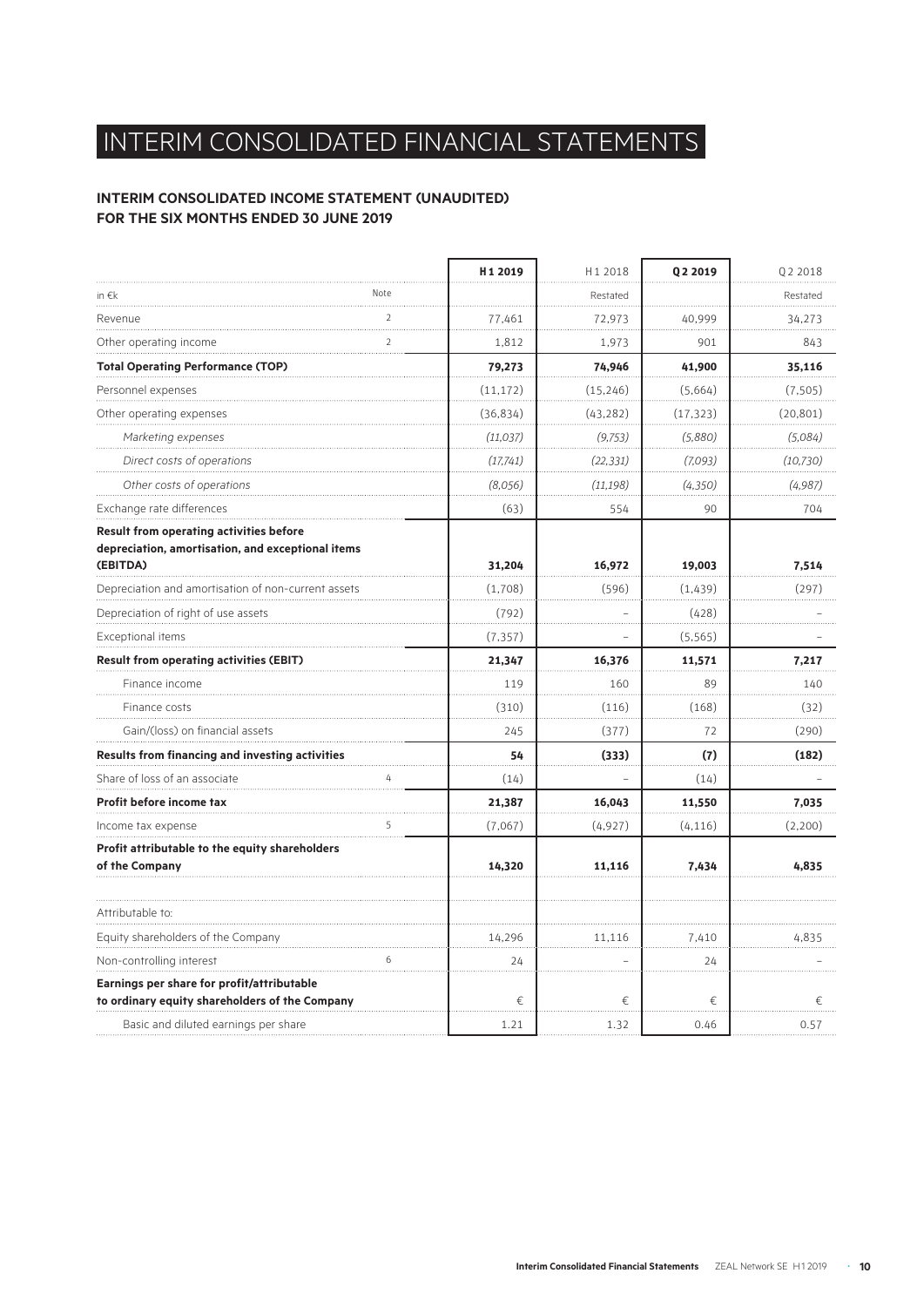## **INTERIM CONSOLIDATED STATEMENT OF COMPREHENSIVE INCOME (UNAUDITED) FOR THE SIX MONTHS ENDED 30 JUNE 2019**

|                                                                                                              |      | H <sub>1</sub> 2019 | H <sub>12018</sub> | 02 2019 | 02 2018  |
|--------------------------------------------------------------------------------------------------------------|------|---------------------|--------------------|---------|----------|
| in $\epsilon$ k                                                                                              | Note |                     | Restated           |         | Restated |
| Profit for the period                                                                                        |      | 14,320              | 11,116             | 7,434   | 4,835    |
| Other comprehensive income                                                                                   |      |                     |                    |         |          |
| Items that will not be reclassified to profit or loss                                                        |      |                     |                    |         |          |
| Changes in fair value of financial assets at fair<br>value through other comprehensive income,<br>net of tax |      | 626                 |                    | 492     |          |
| Items that may be reclassified to profit<br>or loss in subsequent periods                                    |      |                     |                    |         |          |
| Exchange gain on translation<br>of foreign operations                                                        |      |                     | 18                 |         |          |
| Other comprehensive income net of tax                                                                        |      | 626                 | 18                 | 492     |          |
| Total comprehensive income attributable<br>to the equity shareholders of the Company                         |      | 14,946              | 11.134             | 7,926   | 4.835    |
| Attributable to:                                                                                             |      |                     |                    |         |          |
| Equity shareholders of the Company                                                                           |      | 14,922              | 11.134             | 7,902   | 77 Y 37  |
| Non-controlling interest                                                                                     | 6    | 24                  |                    | 24      |          |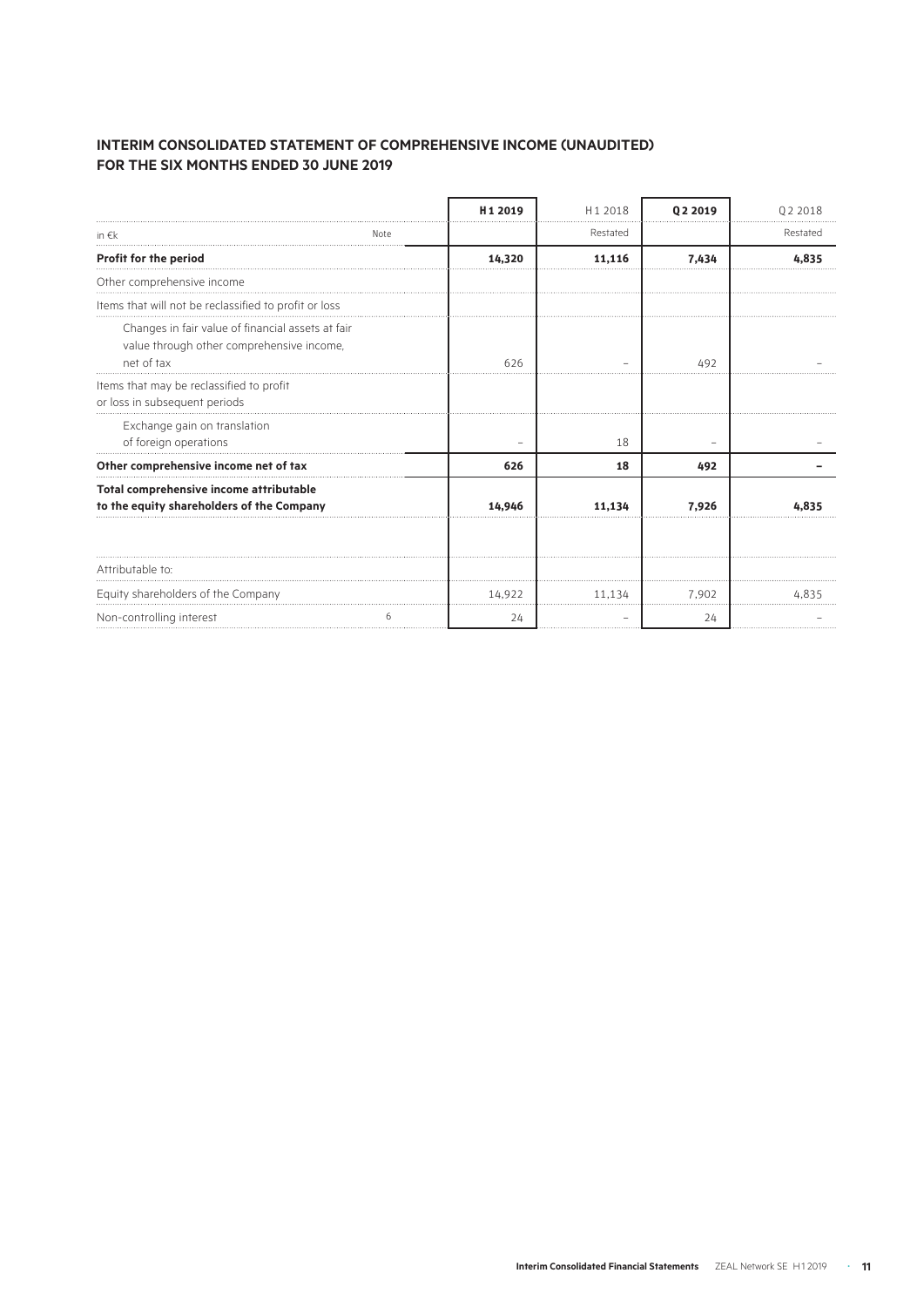## **INTERIM CONSOLIDATED STATEMENT OF FINANCIAL POSITION (UNAUDITED) AS AT 30 JUNE 2019 AND 31 DECEMBER 2018**

|                                            |      | As at 30 June 2019 | As at 31 December 2018 |
|--------------------------------------------|------|--------------------|------------------------|
| <b>ASSETS</b> in €k                        | Note |                    |                        |
| Non-current assets                         |      |                    |                        |
| Property, plant and equipment              |      | 3,032              | 2,425                  |
| Right of use asset                         |      | 9,356              |                        |
| Goodwill                                   |      | 160,886            |                        |
| Intangible assets                          |      | 156,191            | 301                    |
| Deferred tax assets                        |      | 17,082             | 627                    |
| Other investments                          | 3    | 4,116              | 3,433                  |
| Shares in associated companies             | 4    | 450                |                        |
| Other assets and prepaid expenses          |      | 147                | 146                    |
| <b>Total non-current assets</b>            |      | 351,260            | 6,932                  |
| <b>Current assets</b>                      |      |                    |                        |
| Income tax receivable                      |      | 39                 | 39                     |
| Trade receivables and other current assets |      | 20,461             | 16,354                 |
| Financial assets                           |      | 33,993             | 12,894                 |
| Cash and pledged cash                      |      | 130,447            | 132,993                |
| <b>Total current assets</b>                |      | 184,940            | 162,280                |
| <b>TOTAL ASSETS</b>                        |      | 536,200            | 169,212                |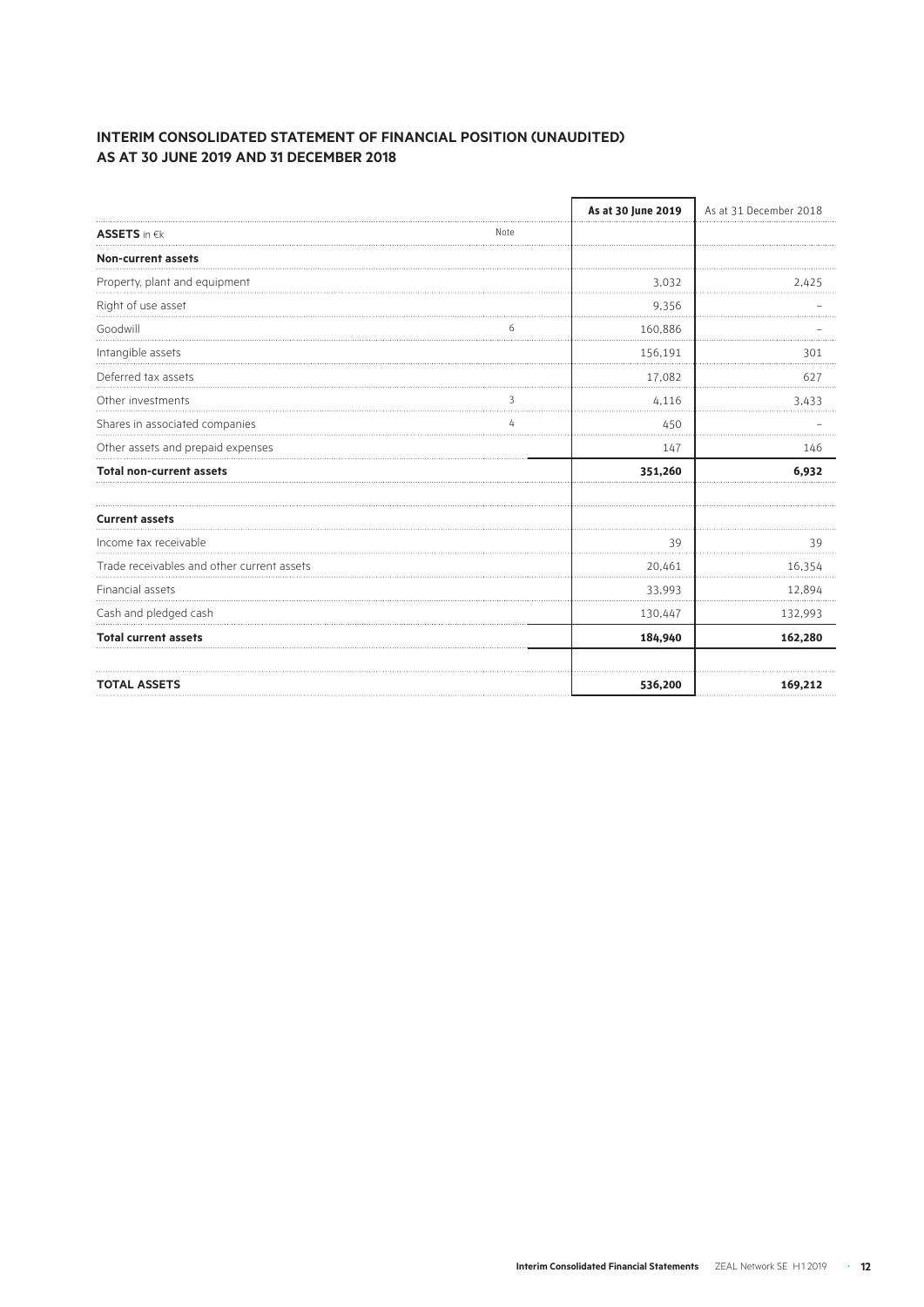|                                       | As at 30 June 2019 | As at 31 December 2018 |  |
|---------------------------------------|--------------------|------------------------|--|
| <b>EQUITY &amp; LIABILITIES</b> in €k |                    |                        |  |
| <b>Non-current liabilities</b>        |                    |                        |  |
| Deferred tax liabilities              | 54,048             |                        |  |
| Other liabilities                     | 1,703              | 1,758                  |  |
| Provisions<br>.                       | 2,196              | 2,160                  |  |
| Lease liability                       | 8,757              |                        |  |
| <b>Total non-current liabilities</b>  | 66,704             | 3,918                  |  |
| <b>Current liabilities</b>            |                    |                        |  |
| Trade payables                        | 4,705              | 3,425                  |  |
| Other liabilities                     | 30,854             | 25,424                 |  |
| Financial liabilities                 | 89                 | 106                    |  |
| Deferred income                       | 1,963              | 3,098                  |  |
| Income tax liabilities                | 5,454              | 5,702                  |  |
| Provisions                            | 5,866              | 4,341                  |  |
| Lease liability                       | 2,028              |                        |  |
| <b>Total current liabilities</b>      | 50,959             | 42,096                 |  |
| <b>Equity</b>                         |                    |                        |  |
| Subscribed capital                    | 22,396             | 8,385                  |  |
| Share premium                         | 280,132            | 21,578                 |  |
| Non-controlling interest              | 8,259              |                        |  |
| Treasury shares                       | (1,903)            | (1,903)                |  |
| Other reserves                        | 853                | 227                    |  |
| Foreign currency translation reserve  | 201                | 201                    |  |
| Retained earnings                     | 108,599            | 94,710                 |  |
| <b>Total equity</b>                   | 418,537            | 123,198                |  |
| <b>TOTAL EQUITY &amp; LIABILITIES</b> | 536,200            | 169,212                |  |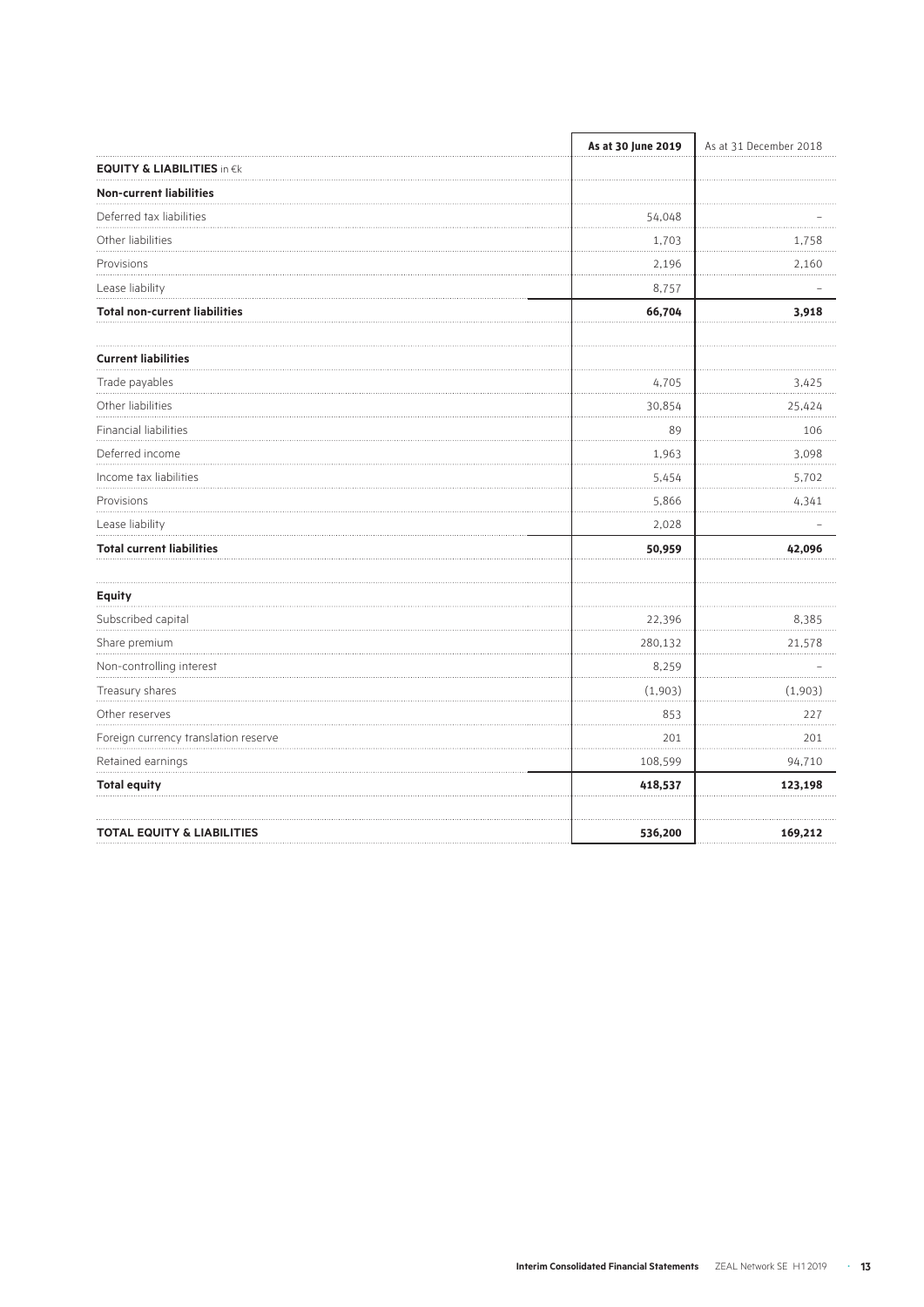## **INTERIM CONSOLIDATED CASH FLOW STATEMENT (UNAUDITED) FOR THE SIX MONTHS ENDED 30 JUNE 2019**

|                                                     | H1 2019  | H12018   |
|-----------------------------------------------------|----------|----------|
| in $\epsilon$ k                                     |          | Restated |
| Profit from continuing operations before tax        | 21,387   | 16,043   |
| Adjustments for                                     |          |          |
| Depreciation and amortisation of non-current assets | 1,708    | 596      |
| Depreciation of right of use assets                 | 792      |          |
| Finance income                                      | (119)    | (160)    |
| Finance costs                                       | 135      | 116      |
| Finance costs - lease liability                     | 175      |          |
| Other non-cash changes                              | (362)    | 233      |
| Changes in                                          |          |          |
| Trade receivables and other assets                  | 3,111    | 2,332    |
| Trade payables                                      | (2, 179) | (2, 164) |
| Other liabilities                                   | (1,773)  | (1,231)  |
| Financial liabilities                               | (17)     | (17)     |
| Deferred income                                     | (1, 135) | (75)     |
| Provisions                                          | (1,758)  |          |
| Interest received                                   | 119      | 160      |
| Interest paid                                       | (135)    | (116)    |
| Interest paid on lease liability                    | (175)    |          |
| Income taxes paid                                   | (7, 914) | (3, 125) |
| Cash inflow from operating activities               | 11,860   | 12,592   |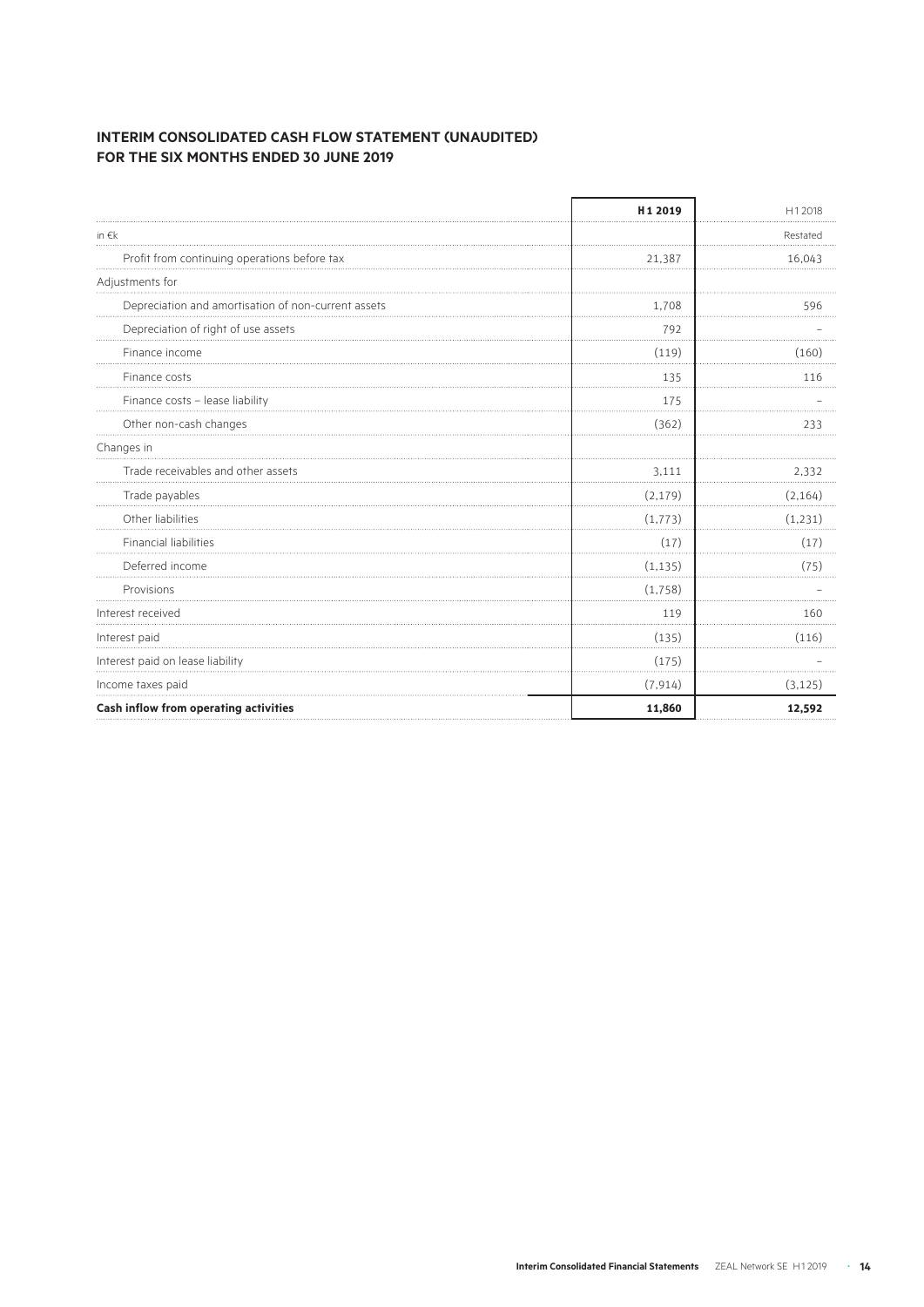|                                                                                     | H <sub>1</sub> 2019 | H12018   |
|-------------------------------------------------------------------------------------|---------------------|----------|
| in $\notin k$                                                                       |                     | Restated |
| Cash flow from investing activities                                                 |                     |          |
| Payments for acquisition of intangible assets                                       | (13)                | (16)     |
| Payments for acquisition of property, plant and equipment                           | (59)                | (558)    |
| Payment for acquisition of an associate                                             | (350)               |          |
| Payments for investment in external investments                                     | (170)               |          |
| Payments for investment in equity funds                                             | (2, 975)            |          |
| Acquisition of a subsidiary, net of cash acquired                                   | 9,348               |          |
| Net cash inflow/(outflow) from investing activities                                 | 5,781               | (574)    |
| Cash flow from financing activities                                                 |                     |          |
| Payments to issue shares                                                            | (650)               |          |
| Payments for lease liability                                                        | (1, 354)            |          |
| Net cash outflow from financing activities                                          | (2,004)             |          |
| Net increase in cash, pledged cash and financial assets                             | 15,637              | 12,018   |
| Cash, pledged cash and financial assets at the beginning<br>of the financial period | 145,887             | 112,375  |
| Cash, pledged cash and financial assets at the end<br>of the financial period       | 161,524             | 124,393  |
| Composition of cash, pledged cash and                                               |                     |          |
| financial assets at the end of the financial period                                 |                     |          |
| Cash and pledged cash                                                               | 130,447             | 110.274  |
| Financial assets                                                                    | 31,077              | 14,119   |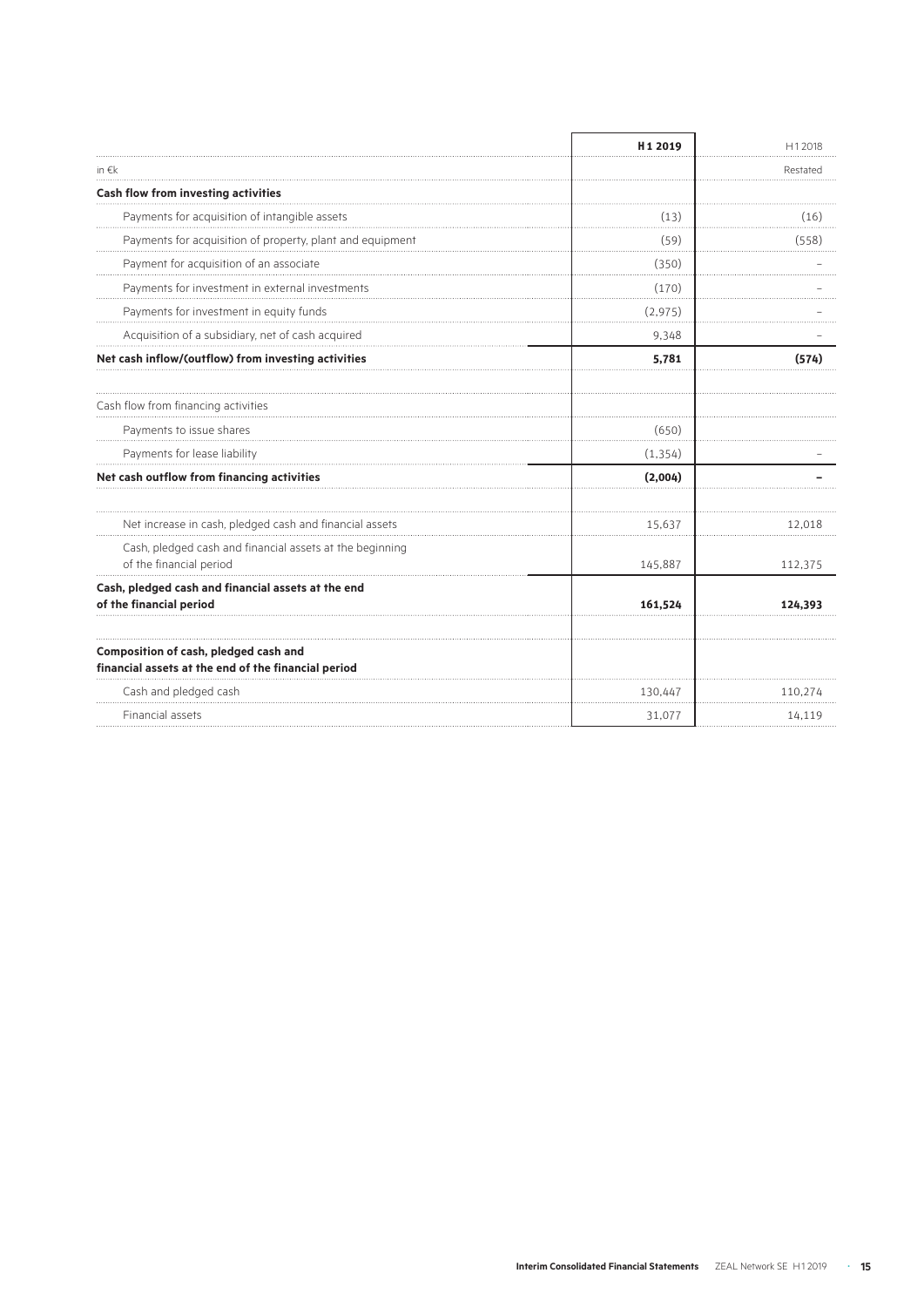## **INTERIM CONSOLIDATED STATEMENT OF CHANGES IN EQUITY (UNAUDITED) FOR THE YEAR ENDED 31 DECEMBER 2018 AND FOR THE SIX MONTHS ENDED 30 JUNE 2019 AND 30 JUNE 2018**

|                                                         | Subscribed<br>capital | Share<br>premium | Non-<br>controlling<br>interest | Treasury<br>shares | Other<br>reserves | Retained<br>earnings | Currency<br>translation<br>adjustments | Total<br>equity |
|---------------------------------------------------------|-----------------------|------------------|---------------------------------|--------------------|-------------------|----------------------|----------------------------------------|-----------------|
| in $\epsilon$ k                                         |                       |                  |                                 |                    |                   |                      |                                        |                 |
| As at 1 January 2018                                    | 8,385                 | 21,578           |                                 |                    | (560)             | 77,030               | 183                                    | 106,616         |
| Reclassification on adoption<br>of IFRS 9               |                       |                  |                                 |                    | 642               | (642)                |                                        |                 |
| Profit for the period <sup>1</sup>                      |                       |                  |                                 |                    |                   | 11,116               |                                        | 11,116          |
| Other comprehensive income <sup>1</sup>                 |                       |                  |                                 |                    |                   |                      | 18                                     | 18              |
| <b>Total comprehensive</b><br>income for the period     |                       |                  |                                 |                    |                   | 11,116               | 18                                     | 11,134          |
| As at 30 June 2018                                      | 8,385                 | 21,578           |                                 |                    | 82                | 87,504               | 201                                    | 117,750         |
| Profit for the period                                   |                       |                  |                                 |                    |                   | 15,547               |                                        | 15,547          |
| Other comprehensive income                              |                       |                  |                                 |                    | 145               |                      | $\overline{\phantom{0}}$               | 145             |
| <b>Total comprehensive income</b><br>for the period     |                       |                  |                                 |                    | 145               | 15,547               |                                        | 15,692          |
| Transactions with owners<br>in their capacity as owners |                       |                  |                                 |                    |                   |                      |                                        |                 |
| Treasury shares acquired                                |                       |                  |                                 | (1,903)            |                   |                      |                                        | (1,903)         |
| Dividends paid                                          |                       |                  |                                 |                    |                   | (8, 341)             | $\overline{\phantom{0}}$               | (8, 341)        |
| As at 31 December 2018                                  | 8,385                 | 21,578           |                                 | (1,903)            | 227               | 94,710               | 201                                    | 123,198         |
| Reclassification on adoption<br>of IFRS 16              |                       |                  |                                 |                    |                   | (292)                |                                        | (292)           |
| Transactions with owners<br>in their capacity as owners |                       |                  |                                 |                    |                   |                      |                                        |                 |
| Capital increase                                        | 14,011                | 258,554          | 8,403                           |                    |                   |                      |                                        | 280,968         |
| Purchase of<br>Non-controlling interest                 |                       |                  | (168)                           |                    |                   | (115)                |                                        | (283)           |
| Profit for the period                                   |                       |                  | 24                              |                    |                   | 14,296               | ÷                                      | 14,320          |
| Other comprehensive income                              |                       |                  |                                 |                    | 626               |                      | $\overline{\phantom{0}}$               | 626             |
| <b>Total comprehensive</b><br>income for the period     |                       |                  | 24                              |                    | 626               | 14,296               |                                        | 14,946          |
| As at 30 June 2019                                      | 22,396                | 280,132          | 8,259                           | (1,903)            | 853               | 108,599              | 201                                    | 418,537         |

*¹ The comparative information has been restated. Further details can be found on page 18..*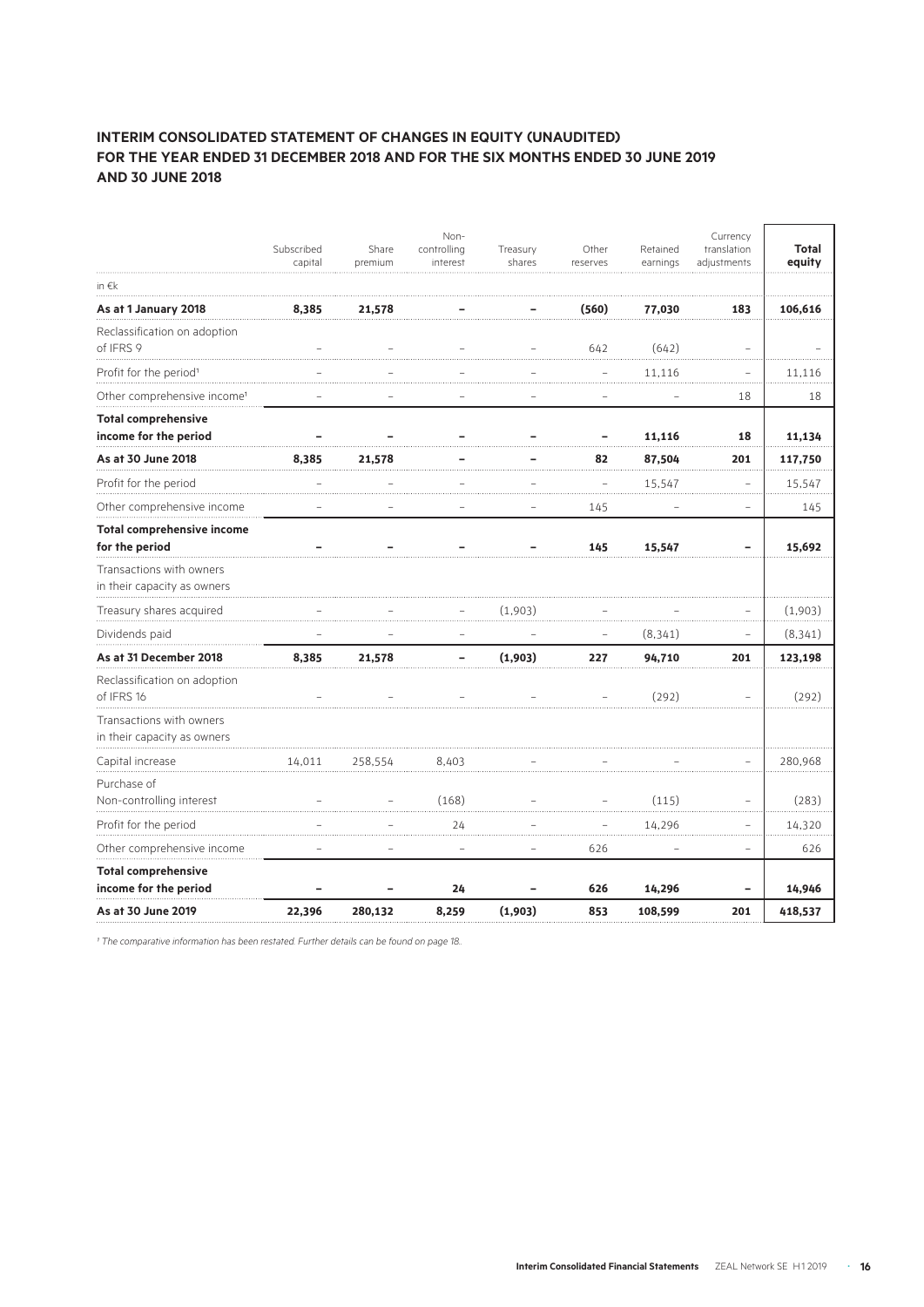# SELECTED EXPLANATORY NOTES

## 1 GENERAL INFORMATION, BASIS OF PREPARATION AND PRINCIPAL ACCOUNTING POLICIES AND EVENTS DURING THE PERIOD

## GENERAL INFORMATION

The unaudited interim condensed consolidated financial statements (the 'interim financial statements') for ZEAL Network SE (the 'Company') and its subsidiaries (collectively, 'ZEAL' or 'the Group') for the six-month period ended 30 June 2019 were authorised for issue by the Directors on 14 August 2019.

The Company was founded in Germany in 1999 and transferred its registration to the UK in February 2014 under the Company Number SE000078. The Company's shares are listed in the Prime Standard segment of the Frankfurt Stock Exchange.

The date of the interim consolidated statement of financial position is 30 June 2019. The financial period ended 30 June 2019 covers the period from 1 January 2019 to 30 June 2019.

On 14 May 2019, the Company completed the acquisition of 93% of the share capital of Lotto24 AG ('Lotto24'). These are the first interim financial statements which include the results of Lotto24.

The interim financial statements are unaudited. The operations of the Group are not subject to significant seasonality or cyclical trends.

### BASIS OF PREPARATION

The interim financial statements for the six-month period ended 30 June 2019 have been prepared in accordance with IAS 34 'Interim Financial Reporting', as adopted by the European Union. Accordingly, these interim financial statements do not include all of the information and disclosures required to fully comply with IFRS as adopted by the European Union. For this reason, the interim financial statements should be read in conjunction with the Group's consolidated financial statements for the year ended 31 December 2018.

The interim financial statements include all adjustments of a normal and recurring nature considered necessary for fair presentation of results for interim periods. Results of the period ended 30 June 2019 are not necessarily indicative of future results.

The Directors are satisfied that the Group has sufficient resources to continue in operation for the foreseeable future, a period no less than 12 months from the date of this report. Accordingly, they continue to adopt the going concern basis in preparing the interim financial statements.

## PRINCIPAL ACCOUNTING POLICIES

Except for the changes described below, the Group has consistently applied the accounting policies to all periods presented in this interim financial report.

#### Associated companies

On 27 March 2019, the Group invested €350k (£300k) to acquire a 15% interest in Cloud Canyon Limited ('Wshful'), which is based in London, UK. This increased the interest held by the Group to 20%. As a result, the Group is now considered to have significant influence and the investment is now accounted for as an associate.

Associated companies are those companies over which the Group has significant influence but no control, generally accompanied by a shareholding of 20% to 50%. Shares held in associated companies are accounted for using equity accounting.

Under equity accounting, the investment in the associated company is initially recognised at cost. The carrying amount of the investment is adjusted to recognise changes in the Group's share of the net assets of the associate from the acquisition date. Goodwill relating to the associated company is included in the carrying amount of the investment and is neither amortised nor individually tested for impairment.

The income statement reflects the Group's share of the results of operations of the associated company. When there has been a change recognised directly in the equity of the associated company, the Group recognises its share of any changes, when applicable, in its statement of changes in equity. Unrealised gains and losses resulting from transactions between the Group and the associated company are eliminated to the extent of the interest in the associated company.

The Group's share of the associated company's loss for the period is shown on the face of the income statement. The financial statements of the associated company are prepared for the same reporting period as the Group. When necessary, adjustments are made to bring the accounting policies of the associated company into line with those of the Group.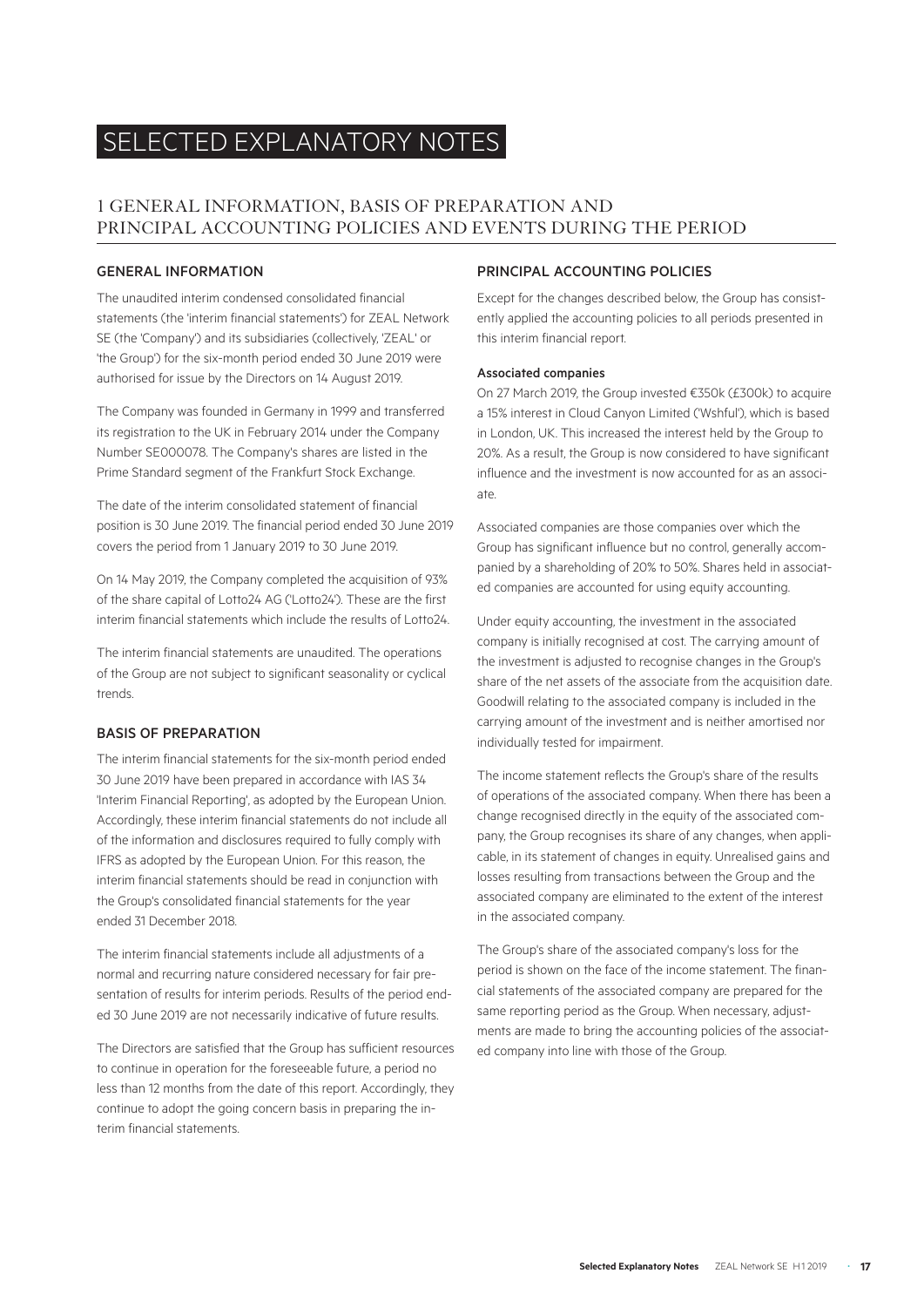#### IFRS 16

The Group has applied IFRS 16 with a date of initial application of 1 January 2019. As a result, the Group has changed its accounting policy for lease contracts as detailed below. The Group applied IFRS 16 using the modified retrospective approach, under which the cumulative effect of initial application is recognised in retained earnings at 1 January 2019.

As a lessee, the Group previously classified leases as operating or finance leases based on its assessment of whether the lease transferred significantly all of the risks and rewards incidental to ownership of the underlying asset to the Group. Under IFRS 16, the Group recognises right of use assets and lease liabilities for most leases. The Group has applied the recognition exemption to short term leases of IT equipment and low value assets.

At transition, lease liabilities were measured at the present value of the remaining lease payment, discounted at the Group's incremental borrowing rate as at 1 January 2019. Right of use assets have been measured at their carrying amount as if IFRS 16 had been applied since the lease commencement date, discounted using the lessee's incremental borrowing rate at the date of initial application.

The Group has applied the following practical expedients when applying IFRS 16 to leases previously classified as operating under IAS 17 and IFRIC 4:

- applying a single discount rate to a portfolio of leases with similar characteristics;
- applying the exemption not to recognise right of use assets and liabilities for leases with less than 12 months of lease term remaining at date of initial application;
- excluding initial direct costs from measuring the right of use asset at the date of initial application;
- using hindsight when determining the lease term if the contract contains options to extend or terminate the lease.

On transition to IFRS 16, the Group recognised €6,924k of right of use assets and €8,333k of lease liabilities, recognising the difference in retained earnings. In line with the requirements of IFRS 16, the deferred rent accruals for the London and Hamburg offices have been released to retained earnings, resulting in a net impact of €292k on retained earnings at 1 January 2019.

#### **PRIOR PERIOD RESTATEMENT**

#### Cash and cash equivalents

In preparing the 2018 Annual Report, it was determined that the financial asset balance reported in the comparative periods contained investments in both fixed income funds and equity instruments, such as equity funds. Under IAS 7, equity instruments cannot be classified as cash and cash equivalents. As a result the H1 2018 comparative information has been restated. This has resulted in the cash flow statement for the period ended 30 June 2018 being restated. The Group held €6,586k and €6,800k of equity funds at 30 June 2018 and 31 December 2017, respectively.

The opening cash and cash equivalents balance in the H1 2018 statement of cash flows has been reduced from €119,175k to €112,375k to reflect the removal of the 31 December 2017 equity funds. The financial assets balance in the H1 2018 statement of cash flows has been reduced from €20,705k to €14,119k to reflect the removal of the 30 June 2018 equity funds. Other non-cash charges have been restated from a loss of €358k to a gain of €233k to remove the fair value movement in equity funds in the neriod.

There is no impact on the classification of financial assets in the interim consolidated statement of financial position or the interim consolidated income statement as a result of this restatement.

#### Financial assets

On adoption of IFRS 9 on 1 January 2018, the Group classified financial assets (investments in fixed income funds and equity funds) previously held as available-for-sale, as investments held at fair value through profit or loss (FVPL). Under IAS 39, all gains and losses on disposal of financial assets were recognised in OCI and recycled to the income statement on disposal.

The loss of €377k for the six-month period ended 30 June 2018 which was previously recognised in OCI has been reclassified to results from financing and investing activities in the interim consolidated income statement. The result from financing and investing activities has been restated from a gain of €44k to a loss of €333k. Profit before income tax has been restated from €16,420k to €16,043k and profit attributable to the equity shareholders of the Company has been restated from €11,493k to €11,116k.

Following the reduction to profit attributable to the equity shareholders of the Company, earnings per share has been restated from €1.37 to €1.32.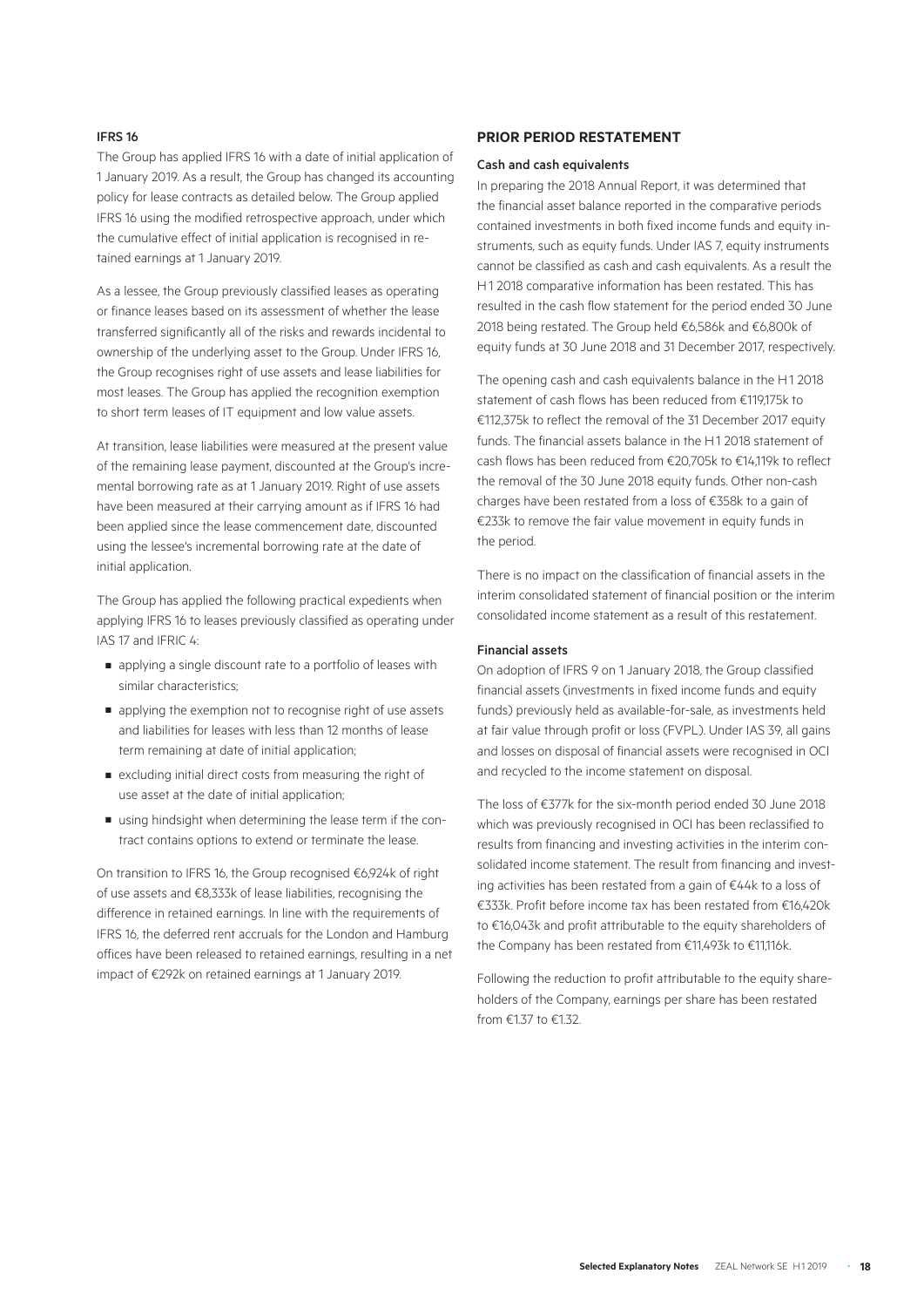The loss of €290k for the three-month period ended 30 June 2018 which was previously recognised in OCI has been reclassified to results from financing and investing activities in the interim consolidated income statement. The result from financing and investing activities has been restated from a gain of €108k to a loss of €182k. Profit before income tax has been restated from €7,325k to €7,035k and profit attributable to the equity shareholders of the Company has been restated from €5,125k to €4,835k.

Following the reduction to profit attributable to the equity shareholders of the Company, earnings per share has been restated from  $€0.61$  to  $€0.57$ .

#### **ESTIMATES**

In preparing these interim financial statements, the significant judgements made by management in applying the Group's accounting policies and key sources of estimation uncertainty were the same as those that applied to the consolidated financial statements for the year ended 31 December 2018, with the exception of changes in estimates that occurred on the acquisition of Lotto24.

#### Acquisition of Lotto24

The circumstances of the acquisition of Lotto24 means that judgement is required in correctly applying the provisions of IFRS 10, 'Consolidated Financial Statements', to ensure that the most appropriate accounting acquirer is identified. In determining the most appropriate accounting acquirer, consideration was given to:

- the relative voting rights held by the legacy shareholders of ZEAL and Lotto24 in the new combined group;
- the composition of the governing body of the combined group;
- the composition of the senior management of the combined group;
- the relative size of the ZEAL and Lotto24 businesses prior to the combination; and
- the commercial and strategic rational for the transaction.

Following analysis of the above factors, the Directors concluded that, while some factors did indicate the accounting acquirer to be Lotto24, the majority of factors indicated ZEAL. Therefore, the Directors consider ZEAL to be the accounting acquirer and the acquisition accounting in note 6 has been performed on this basis.

## 2 SEGMENT REPORTING

#### **SEGMENTAL DISCLOSURE PRESENTATION**

The Group's reportable operating segments reflect the management structure of the Group, the way performance is evaluated and the way resources are allocated by the Chief Operating Decision Maker (CODM), being the Executive Board of Directors. Following the acquisition of Lotto24 on 14 May 2019, the Group has reviewed its reportable operating segments and determined that Lotto24 meets the definition of a reportable operating segment. This segment has therefore been included in the 2019 disclosure.

We monitor the performance of the Lottery Betting segment based on 'normalised' revenue and EBITDA (statutory revenue and EBITDA adjusted for statistically expected prize pay-outs) and actual results for the Lottovate and brokerage segments. The disclosures included in the operating segment note below are consistent with the Group's internal reporting and 'normalised' performance is given due prominence in the disclosure as this is the way in which we analyse the Group. A fuller description of 'normalisation' is included in the business review section of this report. Included within the note below is a reconciliation between the segmental results used to assess the Business units and our consolidated statutory performance where statistically expected pay-outs are replaced with actual pay-outs. Inter-segment transactions are also eliminated as part of this process.

We have described the composition of the segments in more detail below:

#### Lottery Betting Segment

The Lottery Betting segment comprises our secondary lottery betting business (secondary lottery), and sales of Instant Win Games products. Its cost base includes direct costs and an allocation of the shared cost base.

We monitor the performance of the Lottery Betting segment based on 'normalised' revenue and EBITDA (statutory revenue and EBITDA adjusted for statistically expected prize pay-outs). The disclosures included in the operating segment note are consistent with our internal reporting. 'Normalised' performance is given due prominence in the disclosure as this is the way we analyse our business internally. Included within our note on operating segments is a reconciliation between the segmental results used to assess the lines of business and our consolidated statutory performance where statistically expected pay-outs are replaced with actual cash outflows. Inter-segment transactions are also eliminated as part of this process.

#### Brokerage Segment

The Brokerage segment comprises the results of Lotto24, the Group's brokerage business in Germany. Its cost base includes direct costs and an allocation of the shared cost base. We monitor the performance of the Brokerage segment based on actual results.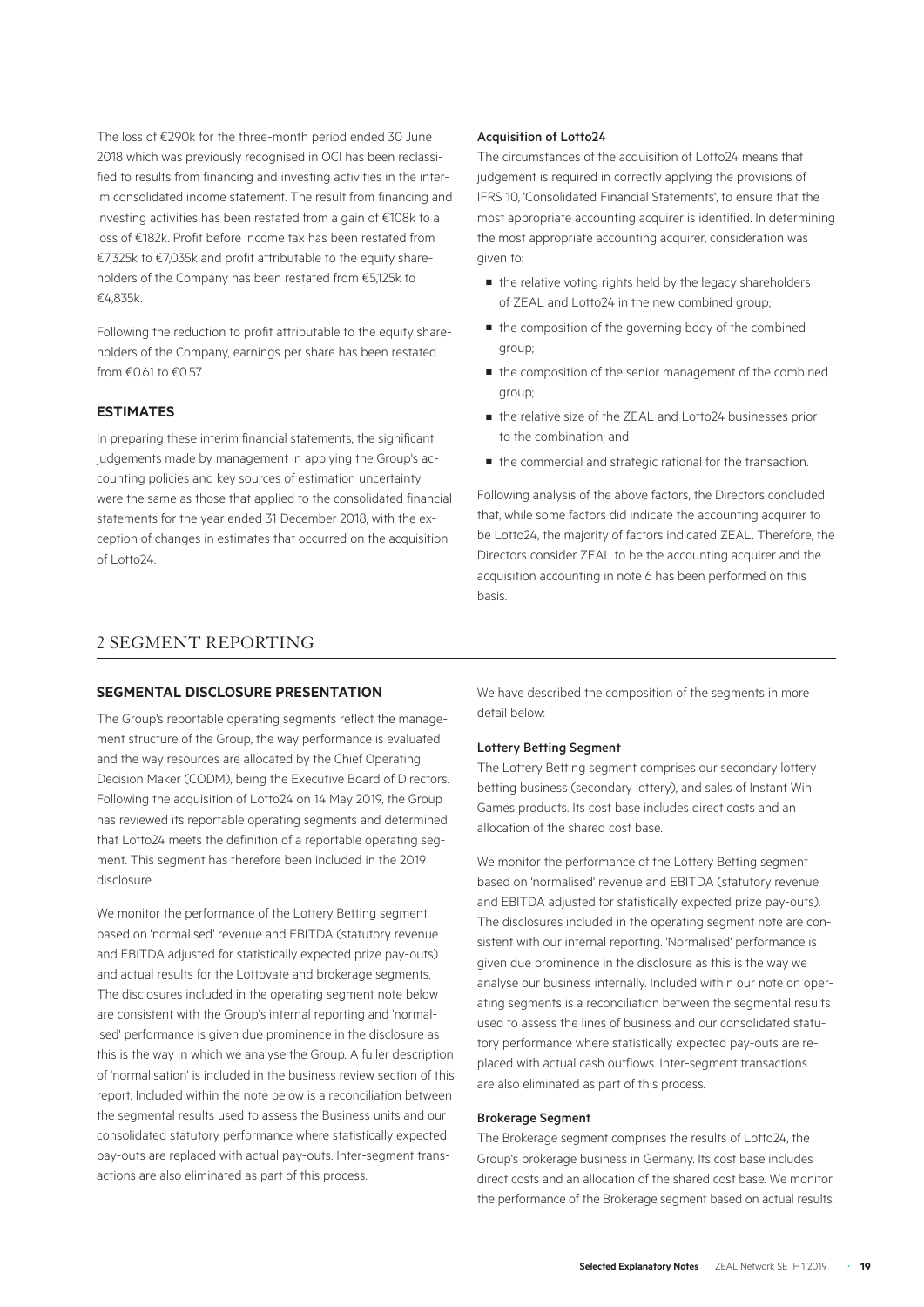#### Lottovate Segment

The Lottovate segment comprises the elements of our business which are focused on the reinvention of the digital lottery experience, operating primary lotteries and helping charities, foundations and communities to unlock new sources of funding through bespoke lottery platforms. These include our international services business for lottery operators including online operation of the lottery games for charitable organisations, such as ONCE. In addition, the international business offers digital services to business partners (such as UNICEF Norway) and state lotteries as well as operating its own licensed lotteries through Lottovate.

Following the acquisition of Lotto24 and the restructure of the Group, the results of ZEAL Ventures are reported to the CODM as part of the Lottovate segment. From 14 May 2019 the results of ZEAL Ventures are included within the Lottovate segment.

In December 2018, the Group closed its lottery brokerage business in Spain (Ventura24) and its Lotto Network Brand. The results for 2019 do not included these operations.

The Lottovate segment's results comprise revenues and costs attributable to the operating activities of Lottovate together with an allocation of the shared cost base.

We monitor the performance of the Lottovate segment based on actual results.

#### ZEAL Ventures

In 2018, ZEAL Ventures was not a separately identifiable segment and its costs were instead proportionally allocated to the Lottery Betting and Lottovate segments. Following the acquisition of Lotto24 and the restructure of the Group, the results of ZEAL venture are now reported to the CODM as part of the Lottovate segment.

The principal reconciling items between the aggregated business unit results and the consolidated statutory results are attributable to two main categories being:

- 'Normalisation' adjustments these adjustments bridge the quantum of statistically expected pay-outs included within the business unit column to consolidated statutory results which include actual cash outflows.
- Other items impacting revenue and other operating income mainly relate to external revenue and other operating income generated by Schumann e.K. (which does not form part of either the Lottery Betting or Lottovate segments).

| <b>Business unit segment reporting</b>      | Lottery |           |                          | <b>Business</b> | Normalisation            | Other             | <b>Statutory</b> |
|---------------------------------------------|---------|-----------|--------------------------|-----------------|--------------------------|-------------------|------------------|
| H12019                                      | Betting | Lottovate | Brokerage                | unit total      | adjustments              | adjustments       | total            |
| in $\epsilon$ k                             |         |           |                          |                 |                          |                   |                  |
| Revenue from secondary lottery              | 52.906  |           |                          | 52,906          | 1.055                    | 88                | 54,049           |
| Revenue from Instant Win Games              | 5,956   |           |                          | 5,956           | 2.037                    |                   | 7.993            |
| Revenue from ticket sales and<br>commission | 7,945   | 2,705     | 4,769                    | 15,419          |                          |                   | 15,419           |
| Other operating income                      | 1.681   | 169       | 18                       | 1,868           | (12)                     | (44)              | 1,812            |
| <b>Total Operating Performance</b><br>(TOP) | 68,488  | 2,874     | 4,787                    | 76,149          | 3,080                    | 44                | 79,273           |
| <b>EBITDA</b>                               | 29,056  | (2, 285)  | 928                      | 27,699          | 3,080                    | 425               | 31,204           |
| Depreciation/amortisation                   |         |           |                          | (2,500)         |                          |                   | (2,500)          |
| Exceptional items                           |         |           | $\overline{\phantom{m}}$ | (7, 357)        |                          | $\qquad \qquad -$ | (7, 357)         |
| <b>EBIT</b>                                 |         |           |                          | 17,842          | 3,080                    | 425               | 21,347           |
| Financing and investing result              |         |           |                          |                 |                          | 54                | 54               |
| Share in loss in associate                  |         |           |                          |                 |                          | (14)              | (14)             |
| <b>EBT</b>                                  |         |           |                          | 17.842          | 3.080                    | 465               | 21,387           |
| Income tax                                  |         |           |                          |                 | $\overline{\phantom{0}}$ | (7,067)           | (7,067)          |
| Net profit/(loss)                           |         |           |                          | 17,842          | 3,080                    | (6,602)           | 14,320           |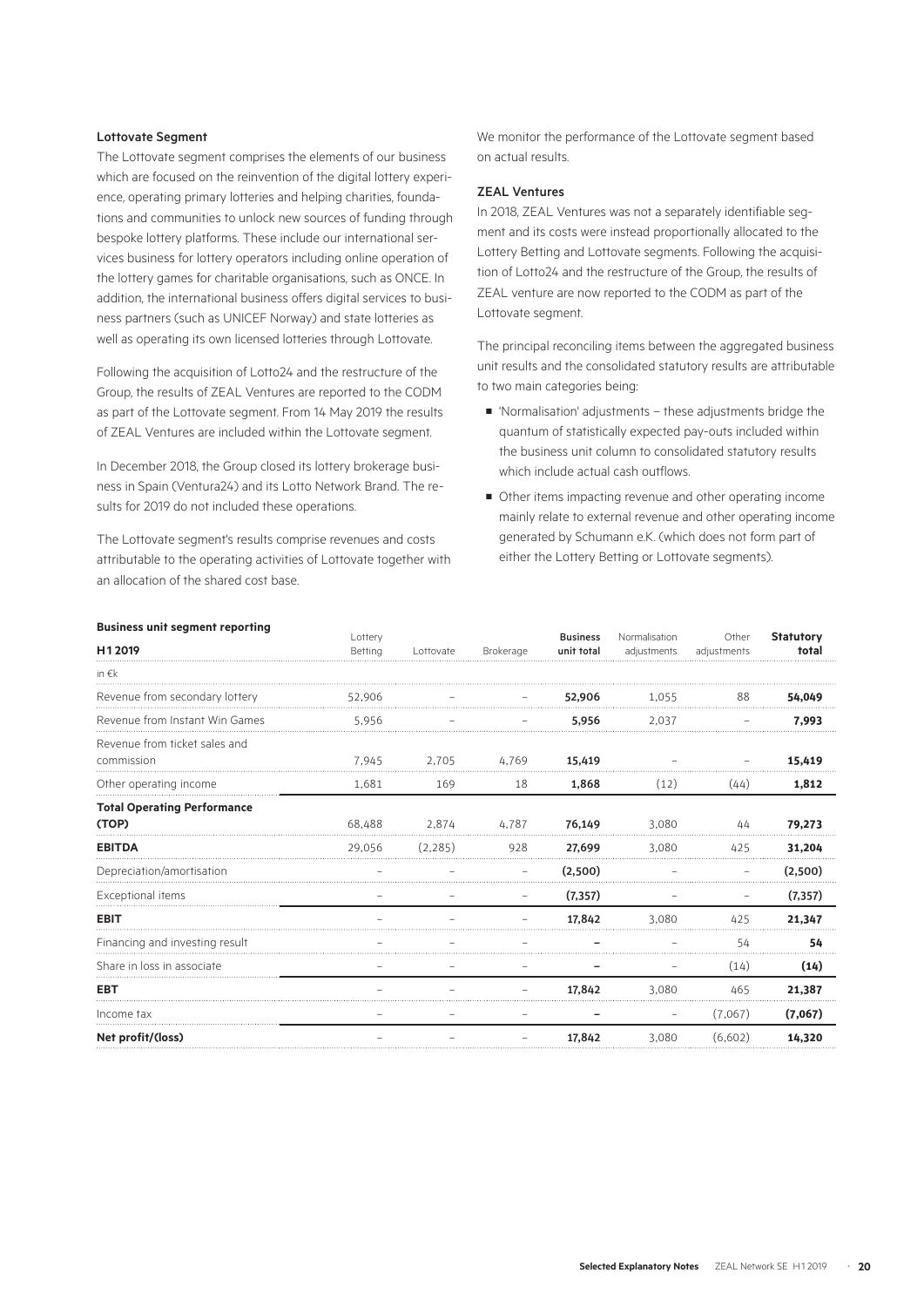| <b>Business unit segment reporting</b>   |                    |           |                               |                              | Other       | <b>Statutory</b> |
|------------------------------------------|--------------------|-----------|-------------------------------|------------------------------|-------------|------------------|
| H12018                                   | Lottery<br>Betting | Lottovate | <b>Business</b><br>unit total | Normalisation<br>adjustments | adjustments | total            |
| in $\epsilon$ k                          |                    |           |                               |                              |             |                  |
| Revenue from secondary lottery           | 66.926             |           | 66,926                        | (5.719)                      | 97          | 61,304           |
| Revenue from Instant Win Games           | 2.994              |           | 2,994                         | 867                          |             | 3.861            |
| Revenue from ticket sales                |                    |           |                               |                              |             |                  |
| and commission                           | 3.824              | 3,984     | 7,808                         |                              |             | 7.808            |
| Other operating income                   | 1,693              | 353       | 2,046                         | (74)                         |             | 1,973            |
| <b>Total Operating Performance (TOP)</b> | 75,437             | 4,337     | 79,774                        | (4,926)                      | 98          | 74,946           |
| <b>EBITDA</b>                            | 25,949             | (3,653)   | 22,296                        | (4,926)                      | (398)       | 16,972           |
| Depreciation and amortisation            | (451)              | (145)     | (596)                         |                              |             | (596)            |
| <b>EBIT</b>                              | 25,498             | (3.798)   | 21,700                        | (4,926)                      | (398)       | 16,376           |
| Financing and investing result           |                    |           |                               |                              | (333)       | (333)            |
| <b>EBT</b>                               |                    |           | 21,700                        | (4,926)                      | (731)       | 16,043           |
| Income tax                               |                    |           |                               |                              | (4,927)     | (4, 927)         |
| Net profit/(loss)                        |                    |           | 21,700                        | (4,926)                      | (5,658)     | 11,116           |

*The table has been restated to separately disclose the revenue earned from different revenue streams, in accordance with IFRS 15,*  and for the impact of the restatement of the €377k loss on financial assets from other comprehensive income to financing and *investing results in the income statement.* 

## 3 OTHER INVESTMENTS

ZEAL holds investments in Omaze Inc ('Omaze'), Pick Media Limited ('Pick my Postcode' or 'PMP'), De Integro Limited ('The Dream Makers') and Furlong Gaming Limited ('Furlong'). In March 2019, ZEAL increased its investment in Cloud Canyon Limited ('Wshful') and this this resulted in it being reclassified from an external investment to an investment in an associate.

#### Omaze

On 1 May 2017, ZEAL secured a cash investment of €1,843k (USD \$2,000k) in Los Angeles based start-up Omaze. Omaze is disrupting charitable giving by offering once-in-a-lifetime experiences and exclusive merchandise in support of critical causes. ZEAL received preferred shares representing a 2.5% interest, a Board Observer seat and various rights to protect and extend its shareholding. An additional investment of €112k (USD \$126k) was made in April 2019, in order to maintain the Group's 2.5% interest in Omaze.

#### Pick My Postcode

In December 2016 the Group acquired for €1,198k (£1,000k), a 10% interest in PMP and an anti-dilution call option to purchase an extra 20% of the shares at any time within five years from the date of the investment.

#### The Dream Makers

On 19 December 2018, the Group acquired a 10% interest in The Dream Makers which is located in London, UK. Cash consideration of €132k (£120k) was paid for 10% of the ordinary shares. The Dream Makers is a travel-deal subscription business which gives customers the chance to win amazing holiday experience.

#### Furlong

In April 2019, ZEAL invested €58k in Furlong. This is an early stage start-up which is developing a lottery aimed at customers interested in horse racing.

Other investments are recognised at fair value with gains and losses being recognised in comprehensive income.

| in $\epsilon$ k                   |  |
|-----------------------------------|--|
| Balance as at 1 January 2019      |  |
| Additions                         |  |
| Transfers                         |  |
| Fair value adjustment through OCI |  |
| Balance as at 30 June 2019        |  |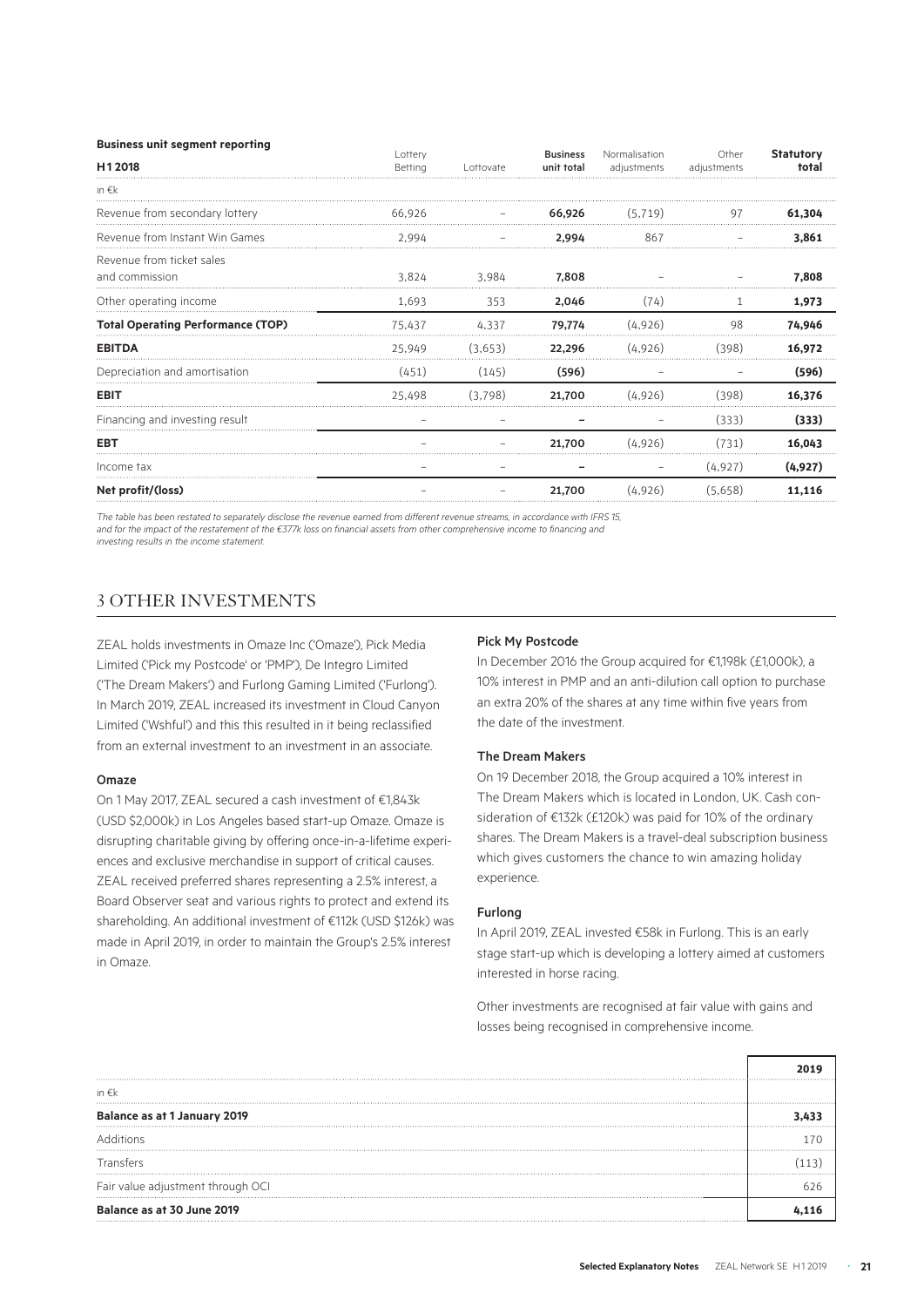## 4 SHARES IN ASSOCIATED COMPANIES

The Group increased its investment in Wshful from 5% at 31 December 2018 to 20% at 30 June 2019. Following the increase, the investment is accounted for as an investment in an associate using the equity method in the consolidated financial statements. Wshful is a lottery syndicator based in London.

The following table illustrates the summarised financial information of the Group's investment in Wshful.

|                                           | . |
|-------------------------------------------|---|
| in $\epsilon$ k                           |   |
| Current assets                            |   |
| Current liabilities                       |   |
|                                           |   |
| Group's share in equity - 20%             |   |
| Goodwill                                  |   |
| Carrying amount of the Group's investment |   |

|                                      | . |
|--------------------------------------|---|
| in $\epsilon$ k                      |   |
| Revenue                              |   |
| Cost of sales                        |   |
| Other expenses                       |   |
| Loss before tax                      |   |
| Тах                                  |   |
| Loss for the period                  |   |
| Group's share of loss for the period |   |

The associate had no material contingent liabilities or capital commitments as at 30 June 2019.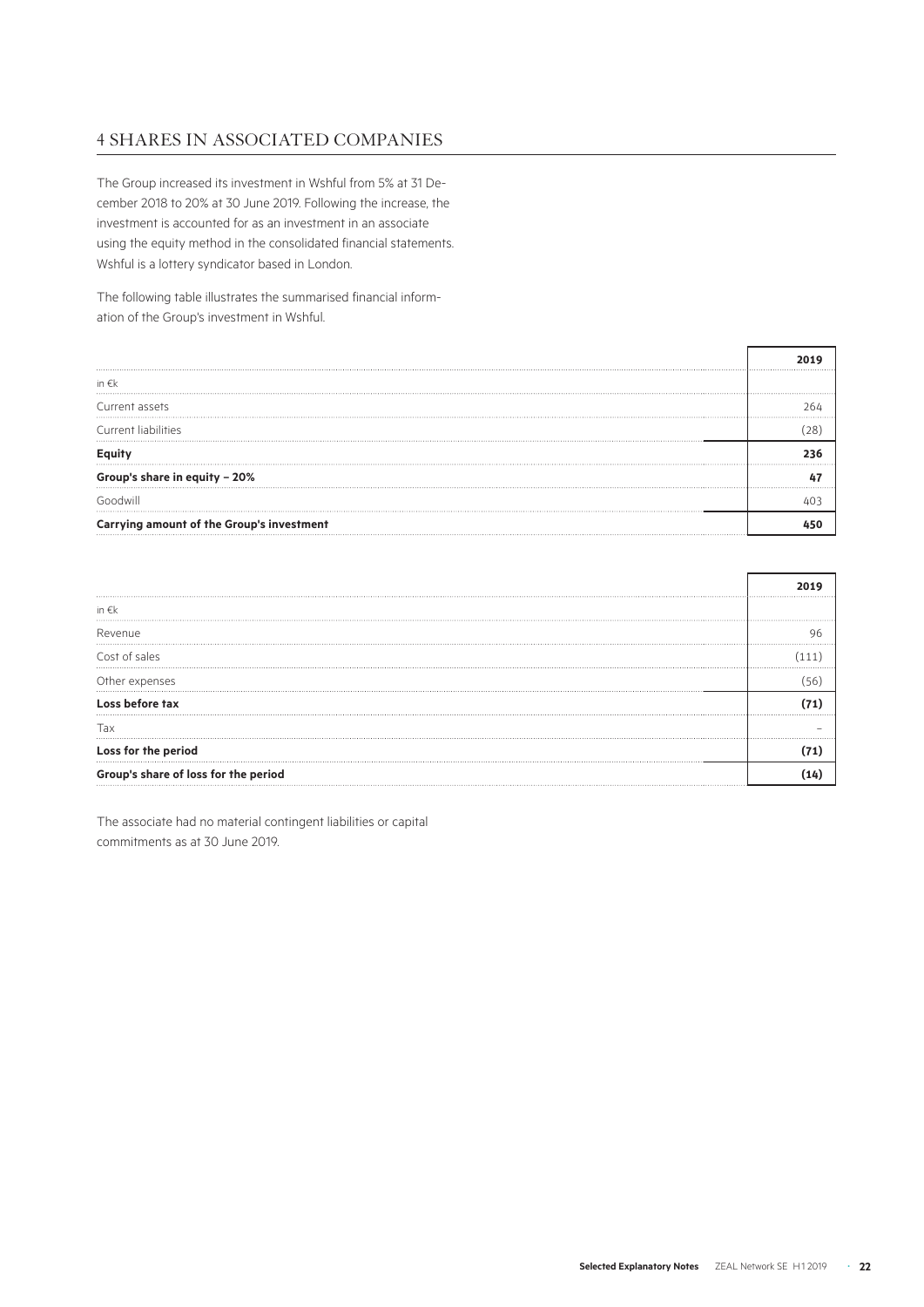## 5 TAXES

The tax calculation of the Group is based on an effective tax rate which suitably reflects the forecasted tax expense for the full year.

|                            | H <sub>1</sub> 2019 | H <sub>12018</sub> | 02 2019  | 02 2018 |
|----------------------------|---------------------|--------------------|----------|---------|
| in $\epsilon$ k            |                     |                    |          |         |
| Current income tax expense | (7,666)             | (4,927)            | (4, 715) | 200     |
| Deferred tax income        | 599                 | -                  | 599      |         |
| <b>Total income tax</b>    | 7.067)              | (4,927)            | (4, 116) | 200     |

## 6 BUSINESS COMBINATION

#### Acquisition of Lotto24

On 14 May, the Group acquired 93% of the shares of Lotto24, a listed German lottery brokerage business, in exchange for ZEAL shares. The Group acquired Lotto24 in order to significantly de-risk its business model and become a licenced broker in Germany.

#### *Consideration paid and the costs of acquisition*

ZEAL issued 14,010,982 shares as consideration to acquire 22,473,615 shares in Lotto24. The fair value of the shares is calculated with reference to the quoted price of ZEAL shares at the date of acquisition, which was €19.50 per share. The fair value of the consideration was therefore €273,214k.

Transaction costs of €5,802k were expensed and included in exceptional items. The attributable costs of the issuance of the shares of €650k have been charged directly to equity as a reduction in share premium.

#### *Assets acquired and liabilities assumed*

The fair value of the identifiable assets and liabilities of Lotto24 at the date of acquisition are shown below:

|                                           | Carrying value<br>on acquisition | Fair value<br>adjustments<br>- acquired<br>intangibles | Fair value<br>adjustments<br>- goodwill | Fair value<br>adjustment<br>- deferred tax<br>liability | Fair value<br>recognised on<br>acquisition |
|-------------------------------------------|----------------------------------|--------------------------------------------------------|-----------------------------------------|---------------------------------------------------------|--------------------------------------------|
| <b>Assets</b> in $\in$ k                  |                                  |                                                        |                                         |                                                         |                                            |
| <b>Non-current assets</b>                 |                                  |                                                        |                                         |                                                         |                                            |
| Property, plant and equipment             | 1,244                            |                                                        |                                         |                                                         | 1.244                                      |
| Intangible assets                         | 19,294                           | 156,584                                                | (18, 850)                               |                                                         | 157,028                                    |
| Deferred tax assets                       | 16,223                           |                                                        |                                         |                                                         | 16,223                                     |
| Right of use asset                        | 3,159                            |                                                        |                                         |                                                         | 3,159                                      |
| <b>Total non-current assets</b>           | 39,920                           | 156,584                                                | (18, 850)                               |                                                         | 177,654                                    |
| <b>Current assets</b>                     |                                  |                                                        |                                         |                                                         |                                            |
| Trade and other receivables               | 315                              |                                                        |                                         |                                                         | 315                                        |
| Other current assets and prepaid expenses | 7,098                            |                                                        |                                         |                                                         | 7,098                                      |
| Cash and pledged cash                     | 9,348                            |                                                        |                                         |                                                         | 9,348                                      |
| <b>Total current assets</b>               | 16.761                           |                                                        |                                         |                                                         | 16.761                                     |
| <b>Total assets</b>                       | 56,681                           | 156,584                                                | (18, 850)                               |                                                         | 194,415                                    |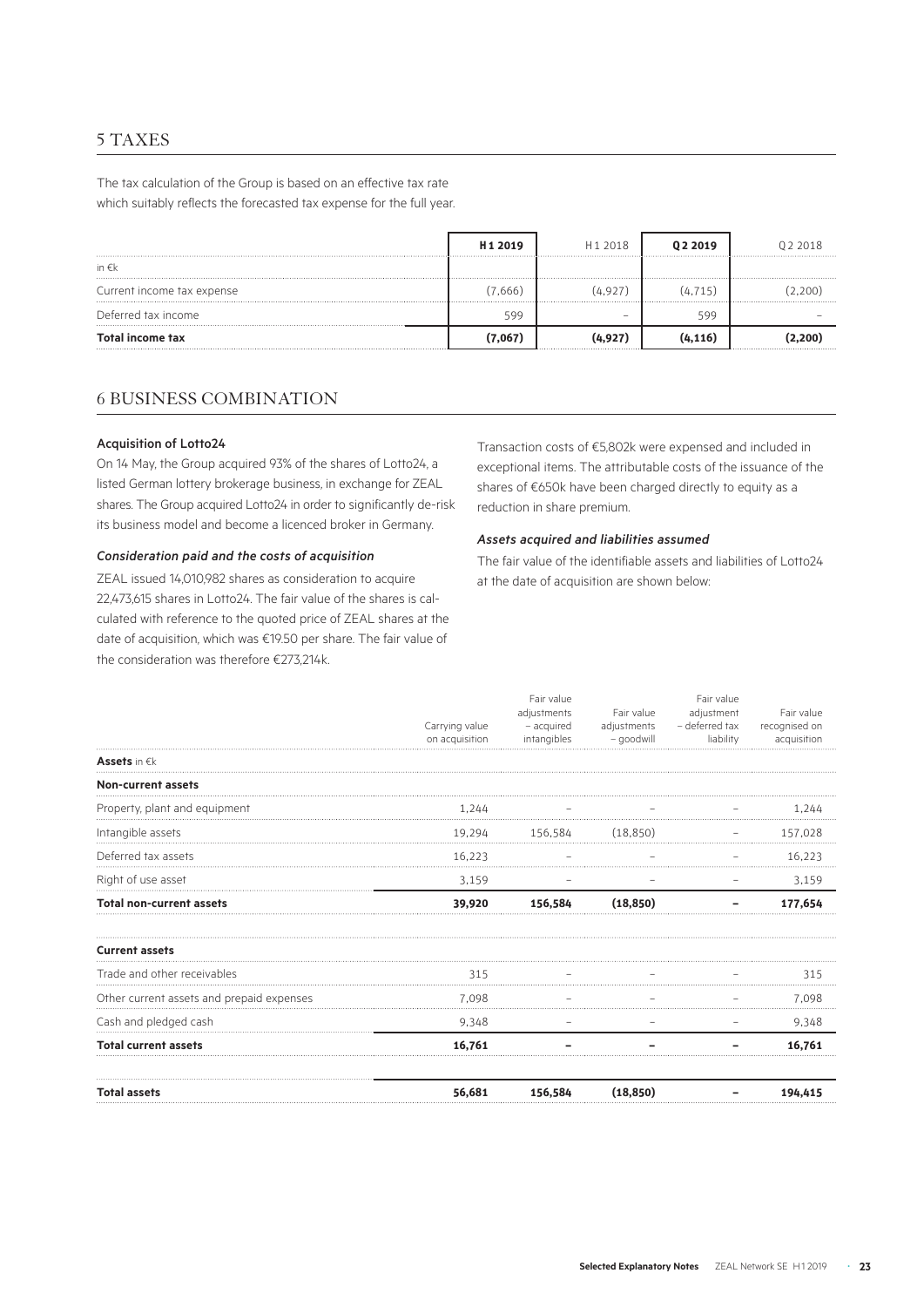|           | Fair value                       | Fair value                               |                                         | Fair value                   |
|-----------|----------------------------------|------------------------------------------|-----------------------------------------|------------------------------|
|           |                                  | adjustment                               |                                         |                              |
|           |                                  |                                          |                                         | recognised on<br>acquisition |
|           |                                  |                                          |                                         |                              |
|           |                                  |                                          |                                         |                              |
|           |                                  |                                          |                                         |                              |
| (2,810)   |                                  |                                          |                                         | (2,810)                      |
| (3,808)   |                                  |                                          | (50, 537)                               | (54, 345)                    |
| (1,791)   |                                  |                                          |                                         | (1,791)                      |
| (8,409)   |                                  |                                          | (50, 537)                               | (58, 946)                    |
| (326)     |                                  |                                          |                                         | (326)                        |
| (3,459)   |                                  |                                          |                                         | (3,459)                      |
| (10, 551) |                                  |                                          |                                         | (10, 551)                    |
| (58)      |                                  |                                          |                                         | (58)                         |
| (344)     |                                  |                                          |                                         | (344)                        |
| (14, 738) |                                  |                                          |                                         | (14, 738)                    |
| 33,534    | 156,584                          | (18, 850)                                | (50, 537)                               | 120,731                      |
|           |                                  |                                          |                                         | (8,403)                      |
|           |                                  |                                          |                                         | 160,886                      |
|           |                                  |                                          |                                         | 273,214                      |
|           | Carrying value<br>on acquisition | adjustments<br>- acquired<br>intangibles | Fair value<br>adjustments<br>- goodwill | - deferred tax<br>liability  |

The goodwill of €160,886k comprises the expected synergies arising from the acquisition and has been allocated entirely to the Brokerage segment. None of the goodwill recognised is expected to be deductible for income tax purposes.

The following adjustments have been posted to the opening statement of financial position:

- 1) The goodwill previously recognised in the Lotto24 statement of financial position was written off as it does not meet the capitalisation criteria under IFRS 3.
- 2) Acquired intangible assets with a fair value of €156,584k were recognised on the acquisition of Lotto24. These can be broken down as follows: customer list valued at €88,387k, brand valued at €66,007k and software of €2,190k. These assets were internally generated within Lotto24 and therefore not recognised on their statement of financial position. A fair value adjustment has been recorded to recognise these assets in the opening statement of financial position of Lotto24.
- 3) In line with the requirements of IAS 12 a deferred tax liability of €50,537k was recognised in respect of the taxable differences which arose following the recognition of the acquire intangible assets.

Following a review of the Lotto24 accounting policies and the fair value of other acquired assets and assumed liabilities no other fair value adjustments have been made to the opening statement of financial position. Certain balances have been reclassified between financial statement line items to be consistent with the presentation and disclosure of ZEAL.

The fair value and gross amount of the acquired trade receivables is €315k. It is expected that the full contractual amount will be collected.

#### *Non-controlling interest*

ZEAL has elected to measure its non-controlling interest in the acquiree using the proportionate share method. The net assets of Lotto24 at the date of acquisition were €120,731k, resulting in a non-controlling interest of €8,403k. In June 2019 ZEAL acquired an additional 21,300 shares in Lotto24 for consideration of €283k. The increase in investment in Lotto24 has reduced the value of the Group's non-controlling interest by €168k and reduced retained earnings by €115k. In line with the requirements of IFRS there has been no impact on the value of goodwill recognised on the acquisition of Lotto24.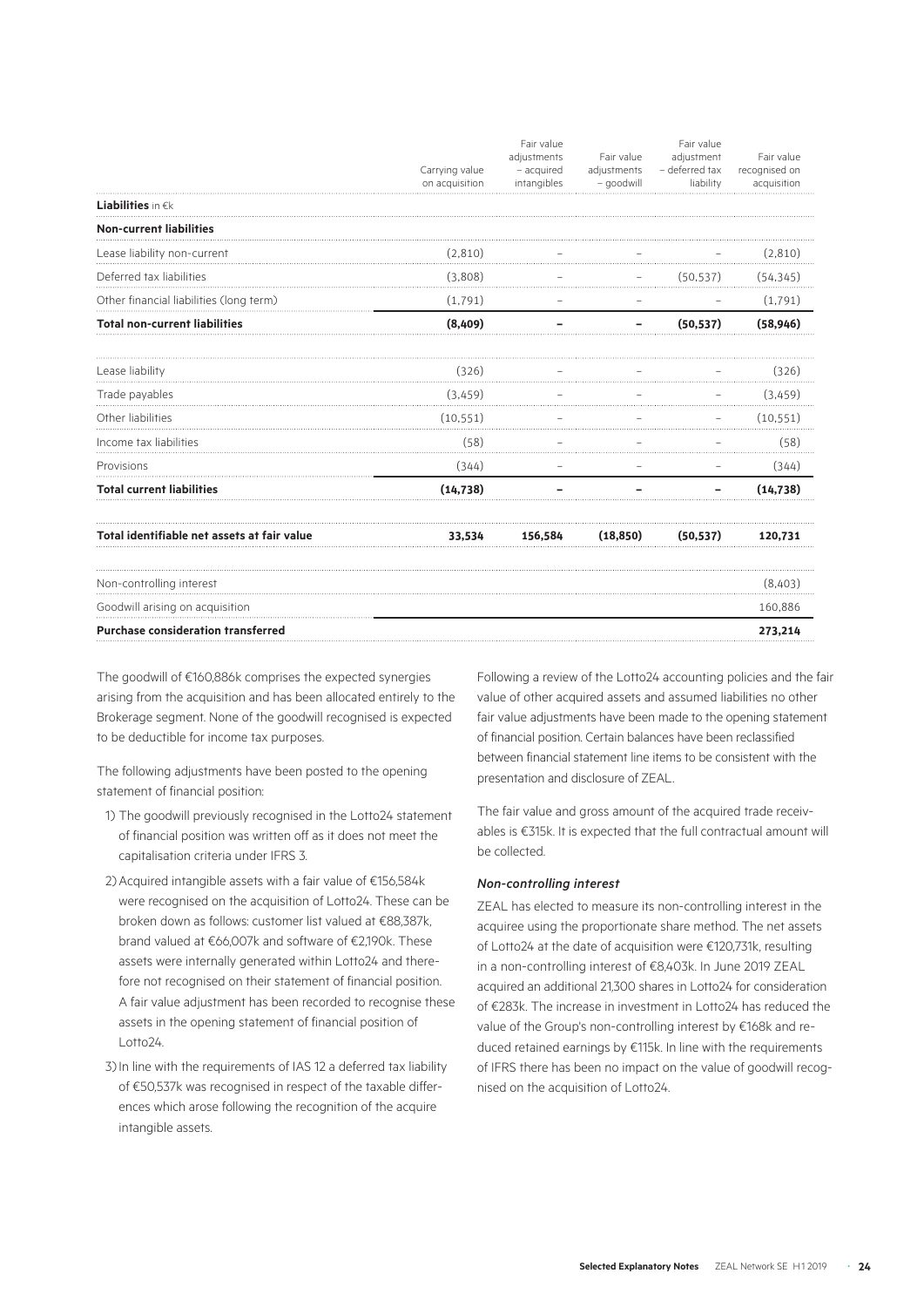#### *Income statement*

From the date of acquisition, Lotto24 has contributed €4,769k of revenue and €158k of profit before tax from continuing operations of the Group. If the combination had taken place at the beginning

#### **Analysis of cash flows on acquisition**

of the year, revenue for the Group from continuing operations would have been €95,135k and profit before tax from continuing operations for the Group would have been €23,374k.

| Net cash flow on acquisition                                                                            | 2.896   |
|---------------------------------------------------------------------------------------------------------|---------|
| Transaction costs attributable to issuance of shares (included in cash flows from financing activities) | 650     |
| Net cash acquired with the subsidiary (included in cash flows from investing activities)                | 9.348   |
| Transaction costs of the acquisition (included in cash flows from operating activities)                 | (5.802) |
|                                                                                                         |         |

## 7 DIVIDENDS

As described in our 2018 Annual Report, in view of the special situation created by the Lotto24 transaction and the transformation of the core German business model later in 2019, we are currently reviewing our dividend policy for 2019.

## 8 FINANCIAL ASSETS AND FINANCIAL LIABILITIES

#### 8.1 FAIR VALUE

All financial instruments held by the Group at 30 June 2019 are classified as level 1, with the exception of other investments which are classified as level 3. A description of the fair value hierarchy can be found on page 118 of our 2018 Annual Report. Financial assets held at 30 June 2019 amounting to €2,916k (31 December 2018: €12,894k) were classified as fair value through other comprehensive income.

Assets and liabilities are reviewed at the end of each reporting period to determine whether any transfers between the levels of fair value hierarchy are deemed to have occurred. Given the nature of the assets and liabilities currently held, transfers between levels of fair value hierarchy are not expected. On adoption of IFRS 9, the Pick My Postcode investment has been classified as a level 3. There were no other transfers between level 1 and level 2 fair value measurements and no transfers into or out of level 3 fair value measurements during the period.

#### **8.2 CREDIT RISK**

The scope of the credit risk of ZEAL equals the sum of cash. financial assets, trade receivables, other receivables and short term loans. There are no specific default risks in the cash and other financial assets portfolio as of the statement of financial position date. Details of the credit risk for each asset can be found on page 119 of our 2018 Annual Report.

No contingent assets were recognised at 30 June 2019 (31 December 2018: no contingent assets recognised). As disclosed on page 117 of the 2018 Annual Report, there is significant uncertainty as to whether VAT is due in respect of certain services provided by the myLotto24 Sub-Group. The potential financial impact at 30 June 2019 is €76.3m (31 December 2018: €70.3m).

### **8.3 LIQUIDITY RISK**

Due to the sufficiency of its liquid assets, ZEAL is not exposed to any significant liquidity risk. Even in the case of significant restrictions of business against the backdrop of regulatory developments, ZEAL has sufficient liquidity to service its liabilities at any time. Financial liabilities are mainly due immediately and do not accrue interest.

In order to limit the particular risk of high jackpot pay-outs in the Lottery Betting segment, myLotto24 Limited conducts hedging transactions – such as the transfer of payment obligation risks to reinsurance via an ILS vehicle.

Financial liabilities and trade payables presented on the face of the statement of financial position are payable within one year.

#### **8.4 INTEREST RATE RISK**

ZEAL invests the majority of its funds in a combination of fixed term deposits. For these funds, which are mainly held in liquid or short-term investments, there is a general risk from changing interest rates. Sensitivity analyses performed yielded no material movement in interest income based on an increase or decrease of 10 basis points.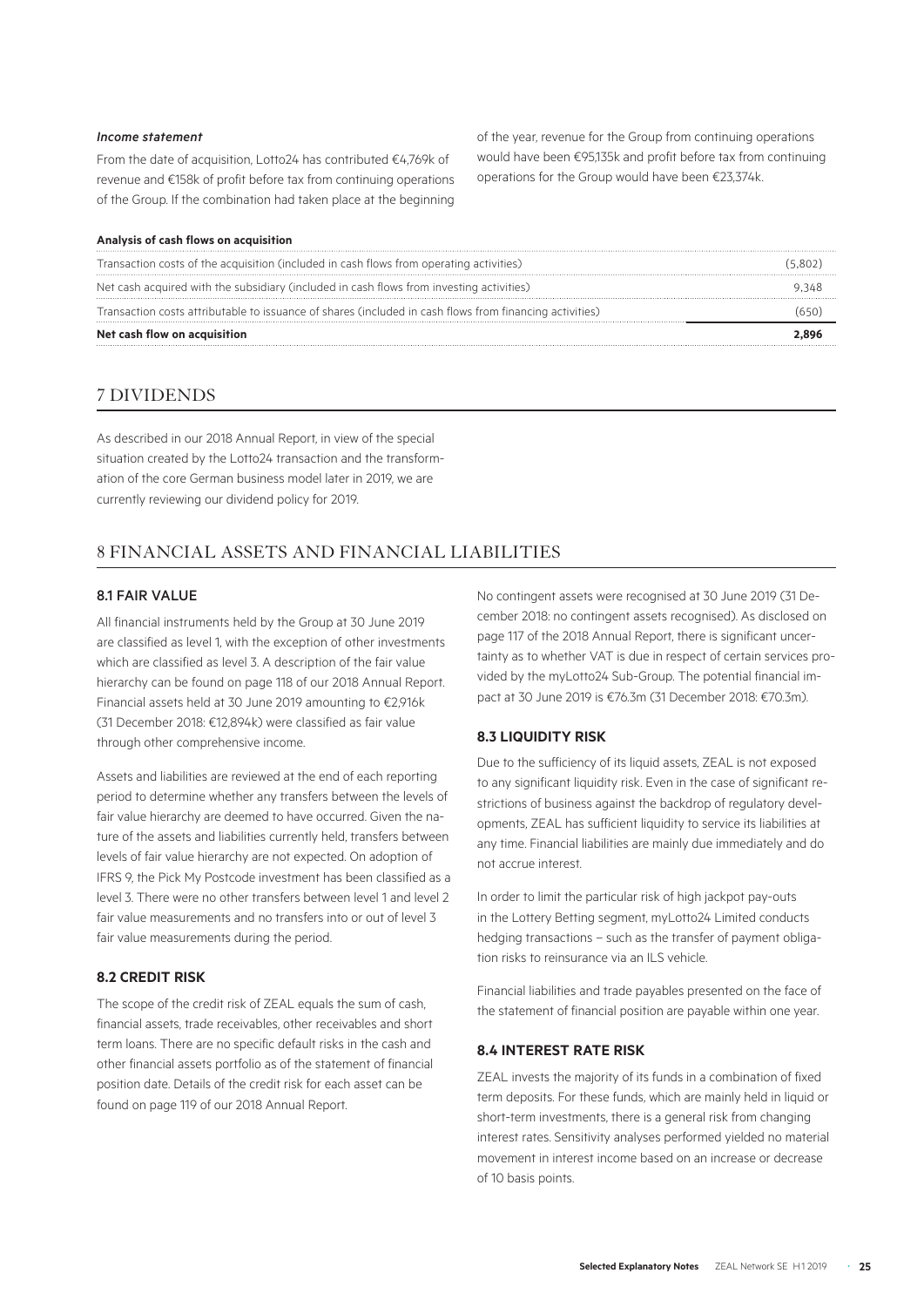#### **8.5 CURRENCY RISK**

The Company is exposed to a currency risk as a result of the GBP and USD exchange rates compared to the euro. The risk arises from payments received and made in foreign currency, which differ from each company's functional currency and are not always offset by payments in the same currency of the same

## 9 CAPITAL MANAGEMENT

ZEAL operates a decentralised capital management system. Information about our capital management system is detailed on page 118 of our 2018 Annual Report.

## 10 RELATED PARTIES

The Members of the Executive Board and Supervisory Board of ZEAL Network SE, as well as their immediate relatives, are regarded as related parties in accordance with IAS 24 'Related Party Disclosures'. There were no other significant transactions

## 11 SUBSEQUENT EVENTS

In August 2019, the Group had a €26.3m class 1 winner. Changes to the guidance on TOP and EBITDA published within this document have been updated to reflect this.

## 12 STATUTORY ACCOUNTS

The financial information shown in this publication, which was approved by the Executive Board of Directors on 14 August 2019, is unaudited and does not constitute statutory financial statements. The Annual Report of ZEAL Network SE for the year ended 31 December 2018 has been filed with the Registrar of Companies in England and Wales. The report of the auditor on those accounts was unqualified and did not contain a statement under section 498(2) or section 498(3) of the UK Companies Act 2006.

amount and with the same maturities. Sensitivity analyses performed yielded no material movement in foreign exchange gains or losses based on an increase or decrease of 10% GBP and USD to Euro exchange rates.

The financial assets currently held do not bear any material currency risk.

with related parties in the period under review. Further information about our related parties are detailed on page 117 of our 2018 Annual Report.

There were no other significant events after the statement of financial position date that require separate disclosure.